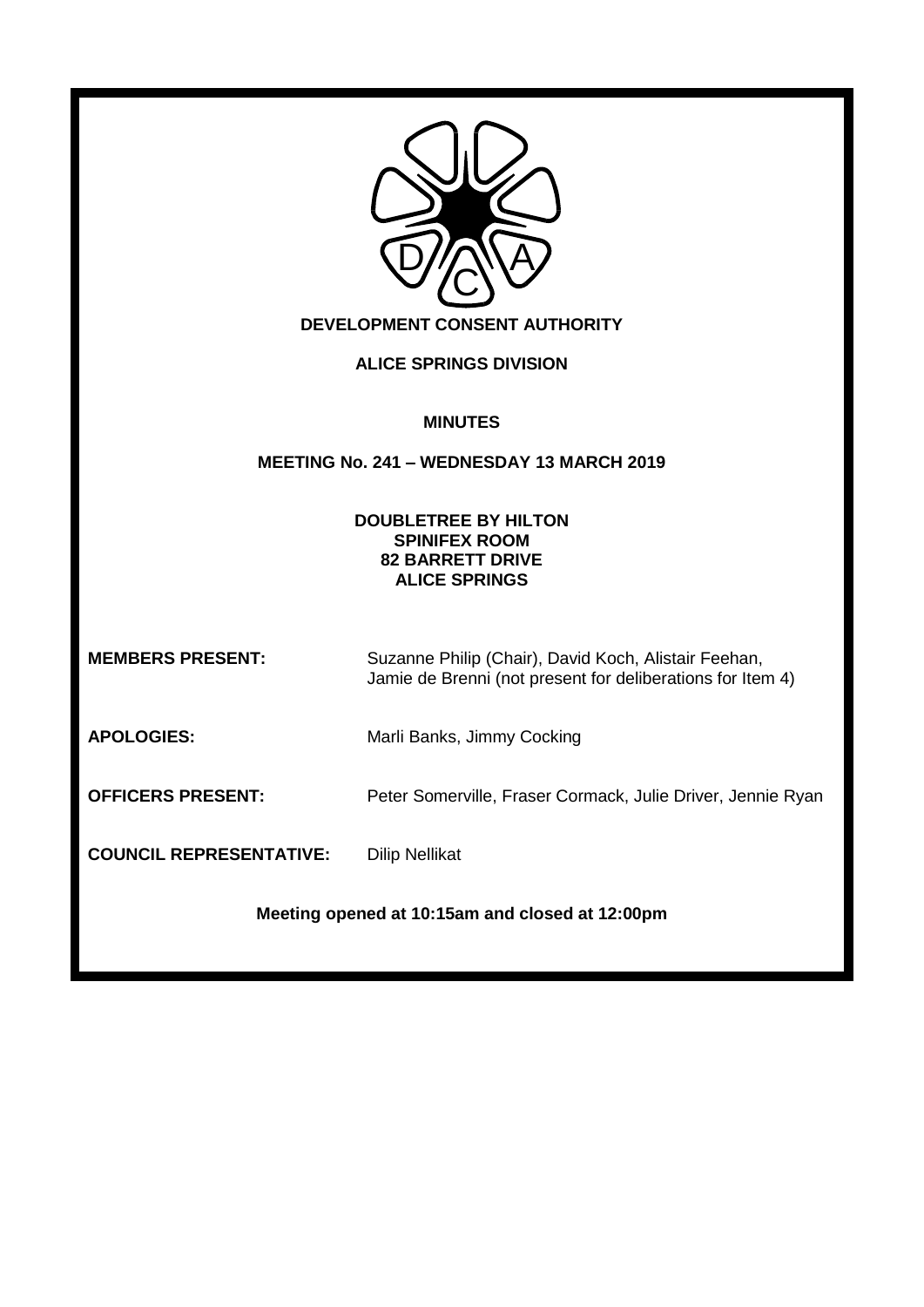**THE MINUTES OF THE EVIDENTIARY STAGE AND THE DELIBERATIVE STAGE ARE RECORDED SEPARATELY. THESE MINUTES RECORD THE DELIBERATIVE STAGE. THE TWO STAGES ARE GENERALLY HELD AT DIFFERENT TIMES DURING THE MEETING AND INVITEES ARE PRESENT FOR THE EVIDENTIARY STAGE ONLY.**

#### **ITEM 1 CARPORT ADDITION TO EXISTING SUPPORTING ACCOMMODATION WITH REDUCED FRONT SETBACK PA2019/0029 LOT 8139, 78 LARAPINTA DRIVE, SUBURB OF ARALUEN APPLICANT ABORIGINAL HOSTELS LTD**

**RESOLVED 0010/19** That the consent authority varies the requirements of clause 7.3 (Building Setbacks of Residential Buildings and Ancillary Structures) of the NT Planning Scheme and pursuant to section 53(a) of the *Planning Act*, consents to the application to develop Lot 8139 (78) Larapinta Drive, Suburb of Araluen, Town of Alice Springs for the purpose of a carport addition to existing supporting accommodation with a reduced front setback, subject to the following conditions:

## **GENERAL CONDITIONS**

- 1. The works carried out under this permit shall be in accordance with the drawings endorsed as forming part of this permit.
- 2. Any developments on or adjacent to any easements on site shall be carried out to the requirements of the relevant service authority to the satisfaction of the consent authority.
- 3. Landscaping (planting) between the carport and the street must be maintained generally in accordance with:
	- a) the site plan endorsed as forming part of Instrument of Determination DV3574 and relating to the site; or
	- b) an alternative detailed landscape plan submitted to and endorsed by the consent authority as part of this permit. Any alternative landscape plan should be designed to assist in integrating the carport into the streetscape.

This condition is to the satisfaction of the consent authority.

## **NOTES**

- 1. A "Permit to Work Within a Road Reserve" is required from the Transport and Civil Services Division of the Department of Infrastructure, Planning and Logistics, before commencement of any work within the road reserve.
- 2. This development permit does not grant "building approval" for the proposed works and you are advised to contact a registered private Building Certifier to ensure that you have attained all necessary approvals before commencing works.
- 3. The Power and Water Corporation advises that the Water and Sewer Services Development Section [\(waterservices@powerwater.com.au\)](mailto:waterservices@powerwater.com.au) and Power Network Engineering Section [\(powerconnections@powerwater.com.au\)](mailto:powerconnections@powerwater.com.au) should be contacted via email a minimum of 1 month prior to construction works commencing in order to determine the Corporation's servicing requirements, and the need for upgrading of on-site and/or surrounding infrastructure.
- 4. The Northern Territory Environment Protection Authority advises that construction work should be conducted in accordance with the Authority's Noise Guidelines for Development Sites in the Northern Territory. The guidelines specify that on-site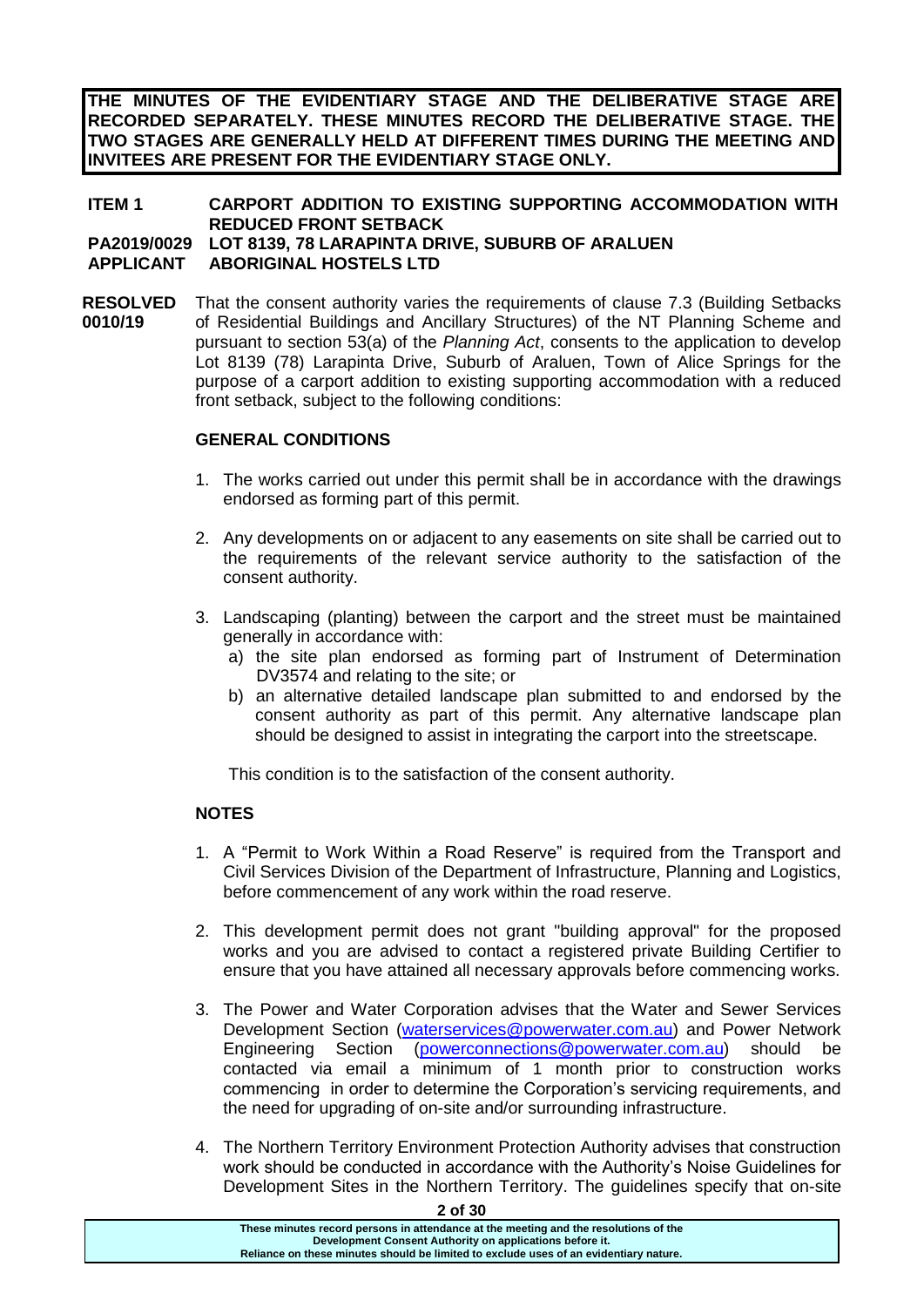construction activities are restricted to between 7am and 7pm Monday to Saturday and 9am to 6pm Sunday and Public Holidays. For construction activities outside these hours refer to the guidelines for further information.

#### **REASONS**

- 1. Pursuant to section 51(a) of the *Planning Act,* the consent authority must take into consideration the planning scheme that applies to the land to which the application relates. The development as approved is considered to be consistent with the form and scale reasonably expected within Zone MR (Medium Density Residential) of the Northern Territory Planning Scheme.
- 2. A variation to clause 7.3 (Building Setbacks of Residential Buildings and Ancillary Structures) of the Northern Territory Planning Scheme is granted to allow a structure with a reduced front building setback as:
	- a) The carport is designed to provide shade and weather protection over an existing and approved parking area.
	- b) The cantilevered design will ensure that the functionality of the parking area is not impeded by support columns.
	- c) The carport will be constructed above part of an existing parking area and it would be impractical to comply with the minimum setback requirements;
	- d) The carport is expected to have minimal impact on the streetscape as:
		- (i) Its low height and open design will limit its visual mass when viewed from the street.
		- (ii) Existing planting between the proposed structure and the front boundary that will assist in integrating it into the streetscape.
		- (iii) Existing front boundary screen fencing to the western side of the carport that will partially screen it from the street; and
		- (iv) The carport is expected to be visually compatible with existing development on the site and in the locality including similarly reduced setbacks to the front boundary.

In accordance with clause 2.5 (Exercise of Discretion by the Consent Authority) of the NT Planning Scheme, the aforementioned circumstances are considered to constitute reasonable grounds for the granting of a variations to clause 6.5.3 of the Scheme.

- 3. Pursuant to section 51(e) of the *Planning Act* the consent authority must take into consideration any submissions made under section 49, and any evidence or information received under section 50, in relation to the development application. The application was publicly exhibited and referred to the Alice Springs Town Council in accordance with the requirements of the *Planning Act* and Planning Regulations and no public or local authority submissions under section 49 of the Act were received.
- 4. Pursuant to section 51(m) of the *Planning Act,* in considering a development application, the consent authority must take into account the public utilities or infrastructure provided in the area in which the land is situated, services to be connected to the land and the requirement, if any, for those facilities or infrastructure to be provided by the developer. The conditions and notes included on the development permit are expected to assist in ensuring that the carport is constructed in an orderly manner.
- 5. Pursuant to section 51(n) of the *Planning Act* the consent authority must take into consideration the potential impact on the existing and future amenity of the area in which the land is situated. The proposed carport is not expected to have any

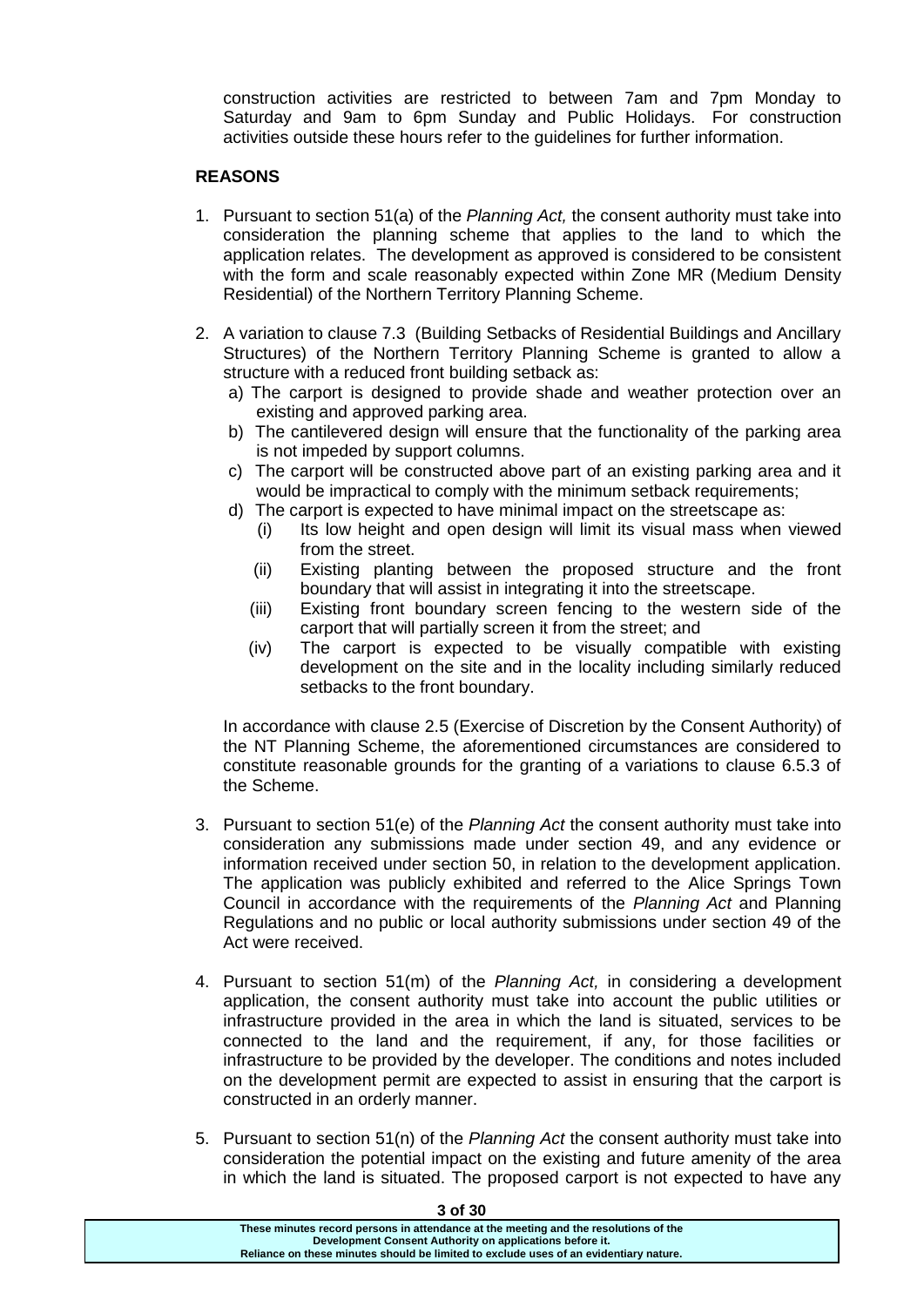material adverse amenity impact on the streetscape or locality and is expected to improve amenity for people using the parking area by providing weather protection.

**ACTION:** DAS to prepare a Notice of Consent and Development Permit

**ITEM 2 CHANGES TO DEVELOPMENT APPROVED BY DP18/0164 FOR ALTERATIONS MADE TO CAR PARKING LAYOUT, PRIVATE OPEN SPACE, FENCING, LANDSCAPING AND LAYOUT, DELETION OF COMMUNAL OPEN SPACE, AMENDMENTS TO FLOOR LAYOUTS AND ELEVATIONS. PA2019/0017 LOT 6718, 4 TAYLOR STREET, SUBURB OF ARALUEN APPLICANT SUSAN DUGDALE AND ASSOCIATES**

Susan Dugdale (Susan Dugdale & Associates) and Phil Danby (Probuild NT Pty Ltd) attended the meeting and spoke further to the application.

**RESOLVED 0020/19** That, the Development Consent Authority vary the requirements of Clause 6.5.3 (Parking Layout), Clause 7.5 (Private Open Space) and Clause 7.6 (Communal Open Space) of the NT Planning Scheme, and pursuant to section 53(b) of the *Planning Act*, alter the proposed development and consent to the proposed development as altered to develop Lot 6718 (4) Taylor Street, Suburb of Araluen, Town of Alice Springs for the purpose of changes to development approved by Development Permit DP18/0164 for alterations made to car parking layout, private open space fencing, landscaping and layout, deletion of communal open space, amendments to floor layouts and elevations, subject to the following conditions:

## **CONDITION PRECEDENT**

- 1. Prior to the endorsement of plans and prior to commencement of works (including site preparation), amended plans to the satisfaction of the consent authority must be submitted to and approved by the consent authority. When approved, the plans will be endorsed and will then form part of the permit. The plans must be drawn to scale with dimensions, be generally in accordance with *the plans submitted with the application* but modified to show:
	- (a) the as constructed location and details of all buildings, structures and fencing;
	- (b) a landscaping plan demonstrating a total landscaped area compliant with clause 7.7 (Landscaping); and
	- (c) clear details of proposed landscaping to all landscaped areas, including a planting schedule of all proposed trees, shrubs and ground covers, including botanical names, common names, sizes at maturity, and quantities of each plant;
	- (d) screening for all ground floor private open space areas that demonstrably complies with sub-clause 4 of Clause 7.5 (Private Open Space) of the NT Planning Scheme (*i.e. solid screen fencing to a height of at least 1.8m providing a visual barrier to adjoining residences and public areas*);
	- (e) proposed screening of air-conditioners/condenser units from adjoining residences and public areas/streets; and
	- (f) details of all driveway and parking areas and associated maneuvering areas including:
		- minimum driveway width dimensions; and
		- $-$  parking bay dimensions for each parking space and showing minimum width between support columns for carports; and
		- extent/location of all driveway areas and parking spaces;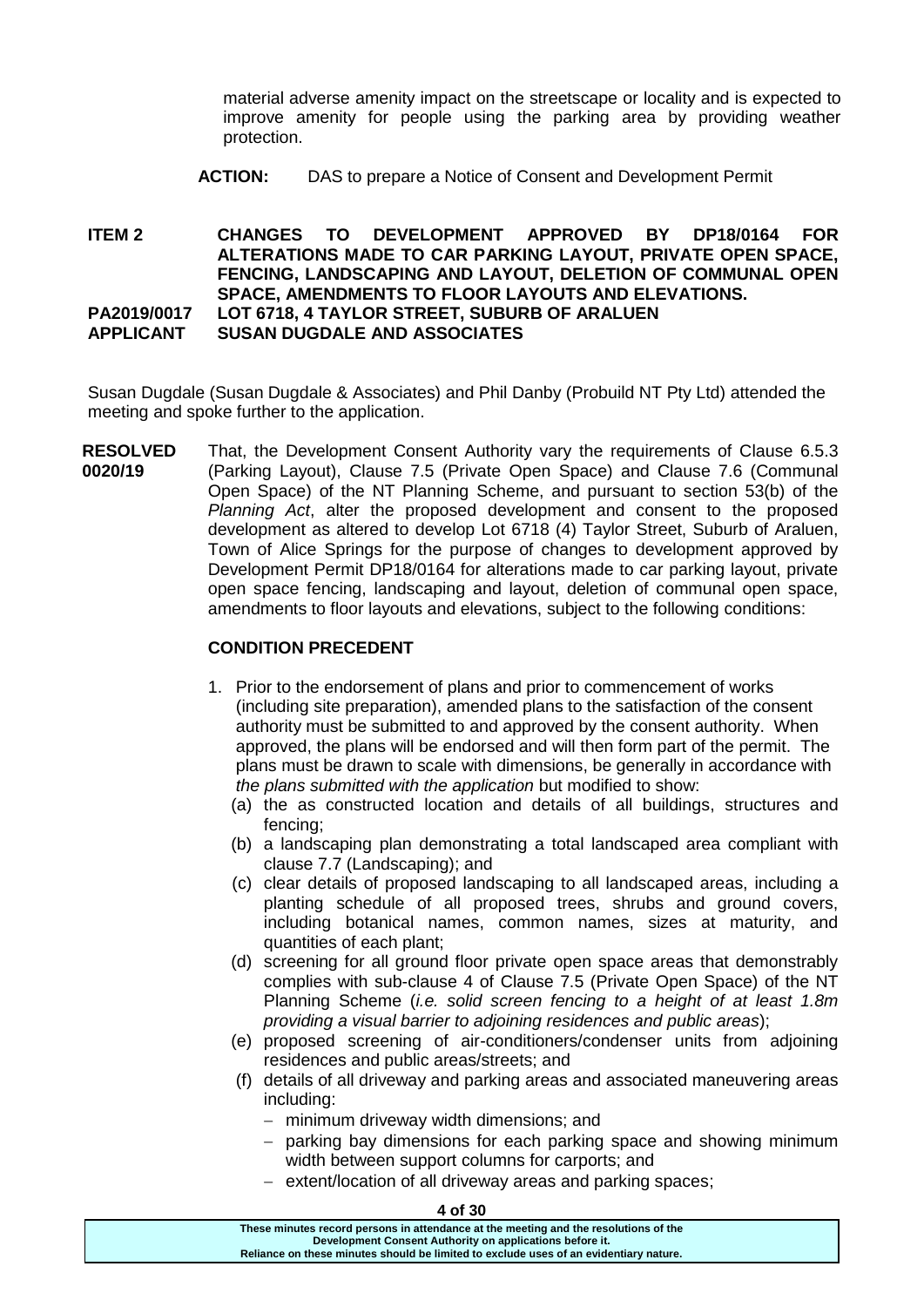NOTE: The delegate of the DCA must be satisfied that the car parking and driveway layout will be functional.

## **GENERAL CONDITIONS**

2. This condition supersedes Condition 2 of Development Permit DP18/0164 and works carried out under this permit shall be in accordance with the drawings endorsed as forming part of this permit.

## NOTES:

- 1. This development permit does not grant "building approval" for the proposed buildings and use. The Building Code of Australia requires that certain structures within 900mm of a boundary meets minimum fire resistance level requirements and you are advised to contact a registered private Building Certifier to ensure that you have attained all necessary approvals before commencing demolition or construction works.
- 2. The Power and Water Corporation advises that the Water and Sewer Services Development Section (waterdevelopment@powerwater.com.au) and Power Network Engineering Section (powerconnections@powerwater.com.au) should be contacted via email a minimum of 1 month prior to construction works commencing in order to determine the Corporation's servicing requirements, and the need for upgrading of on-site and/or surrounding infrastructure.
- 3. The Northern Territory Environment Protection Authority advises that construction work should be conducted in accordance with the Authority's Noise Guidelines for Development Sites in the Northern Territory. The guidelines specify that on-site construction activities are restricted to between 7am and 7pm Monday to Saturday and 9am to 6pm Sunday and Public Holidays. For construction activities outside these hours refer to the guidelines for further information.
- 4. Any proposed works which fall within the scope of the Construction Industry Long Service Leave and Benefits Act must be notified to NT Build by lodgement of the required Project Notification Form. Payment of any levy must be made prior to the commencement of any construction activity. NT Build should be contacted via email (info@ntbuild.com.au) or by phone on 08 89364070 to determine if the proposed works are subject to the Act.
- 5. The Surveyor-General advises you should immediately make application for unit/street addresses to the Survey and Land Records unit on (08) 89955362 [\(surveylandrecords@nt.gov.au\)](mailto:surveylandrecords@nt.gov.au).

The suitability of the response to this resolution is at the discretion of the delegate.

## **REASONS**

1. Pursuant to section 51(a) of the *Planning Act*, the consent authority must take into consideration the planning scheme that applies to the land to which the application relates. Subject to the receipt of suitably amended plans and compliance with conditions of approval, the changes made to the development and use (previously approved by DP18/0164) are expected to satisfactorily respond to applicable objectives of the NT Planning Scheme.

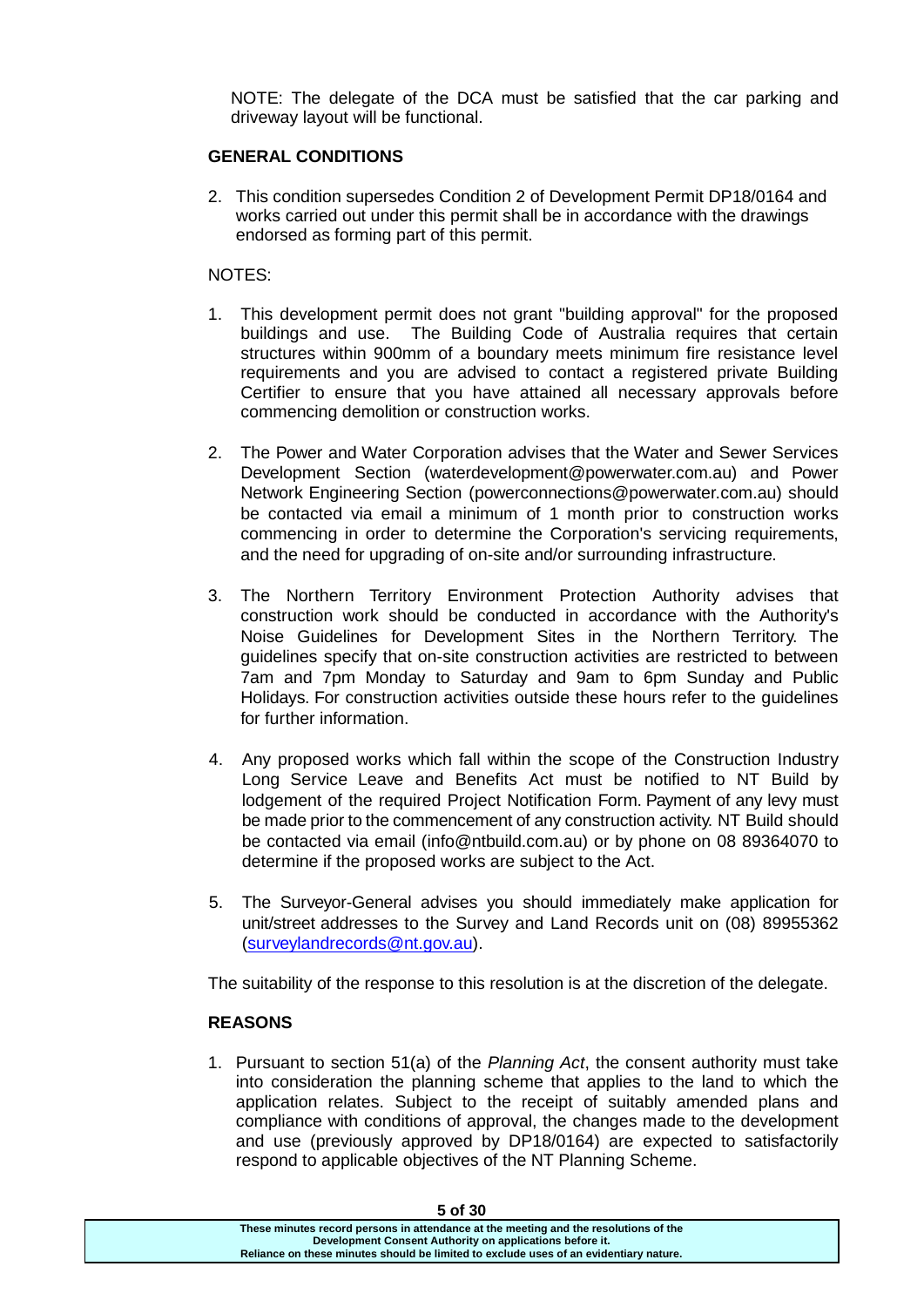- 2. The consent authority grants a variation to sub-clause  $3(q)$  of Clause 6.5.3 (Parking Layout) of the NT Planning Scheme to allow two car parking spaces to be located within the minimum setback to a street boundary. This applies to parking spaces 14 and 16. The setback variation is not expected to adversely impact on the visual amenity of the street or locality as:
	- The spaces will be screened by a proposed fence comprising either solid Colorbond®, 0.6 or 0.8m picket fence on top of 1.2 or 0.8 blockwork walls; and
	- Landscaping treatment will be undertaken between the spaces (#14 & #16) and the fence/boundary.
- 3. The consent authority grants a variation to sub-clause 3(i) of Clause 6.5.3 (Parking Layout) of the NT Planning Scheme to allow part of a driveway/crossover to be 5.6m wide in lieu of the minimum 6m wide as the crossover is existing and an automatic gate has been installed to match the crossover. The crossover has also been approved by the Alice Springs Town Council who is the local road and traffic authority. The reduced driveway width is not expected to adversely impact on the functionality and visual amenity of the street or locality as the entry to the site is 40 m from the intersection with Larapinta Drive and has clear sightlines in either direction along Taylor Street.
- 4. The consent authority grants a variation to sub-clause 3(h) of Clause 6.5.3 (Parking Layout) of the NT Planning Scheme to allow non-standard dimensions for parking space 7, noting the applicant's advice that the design of the parking area and location of carports had to be adjusted on account of existing underground services discovered during the construction process. The space dimensions still provide adequate functionality for small car parking.
- 5. The consent authority grants variations to Clause 7.5 (Private Open Space) of the NT Planning Scheme to allow private open space areas for some of the dwellings (units 4, 7 and 8) that do not fully comply with the minimum area, length and width dimensions. Variations to these provisions are supported, as the following circumstances apply to the development:
	- despite these non-compliances, each dwelling provides a useable, functional area for personal use directly accessible from habitable rooms within the dwelling;
	- the dimensions of the non-compliant private open space areas are considered adequate to meet the expected needs of future occupants of those dwellings;
	- the private open space areas are positioned to enable an extension of the function of each dwelling;
	- the areas of private open space are considered to be appropriate for the floor areas and layout of each dwelling;
	- the private open space of the existing dwellings on the site (approved by Instrument of Determination DV1591) is being upgraded;
	- there are areas of quality public open space and community facilities in close proximity to the site (neighbourhood parks);
	- Units 7 and 8 are existing first floor units with limited balcony space and the application proposes to provide both units with access to ground level POS/service yards; and
	- Unit 4 has POS/rear yard with reasonable dimensions for a single bedroom unit.
- 6. The consent authority grants variations to Clause 7.6 (Communal Open Space) of the NT Planning Scheme given units 7 and 8 are the only units that do not have direct ground level access to private open space, but are provided with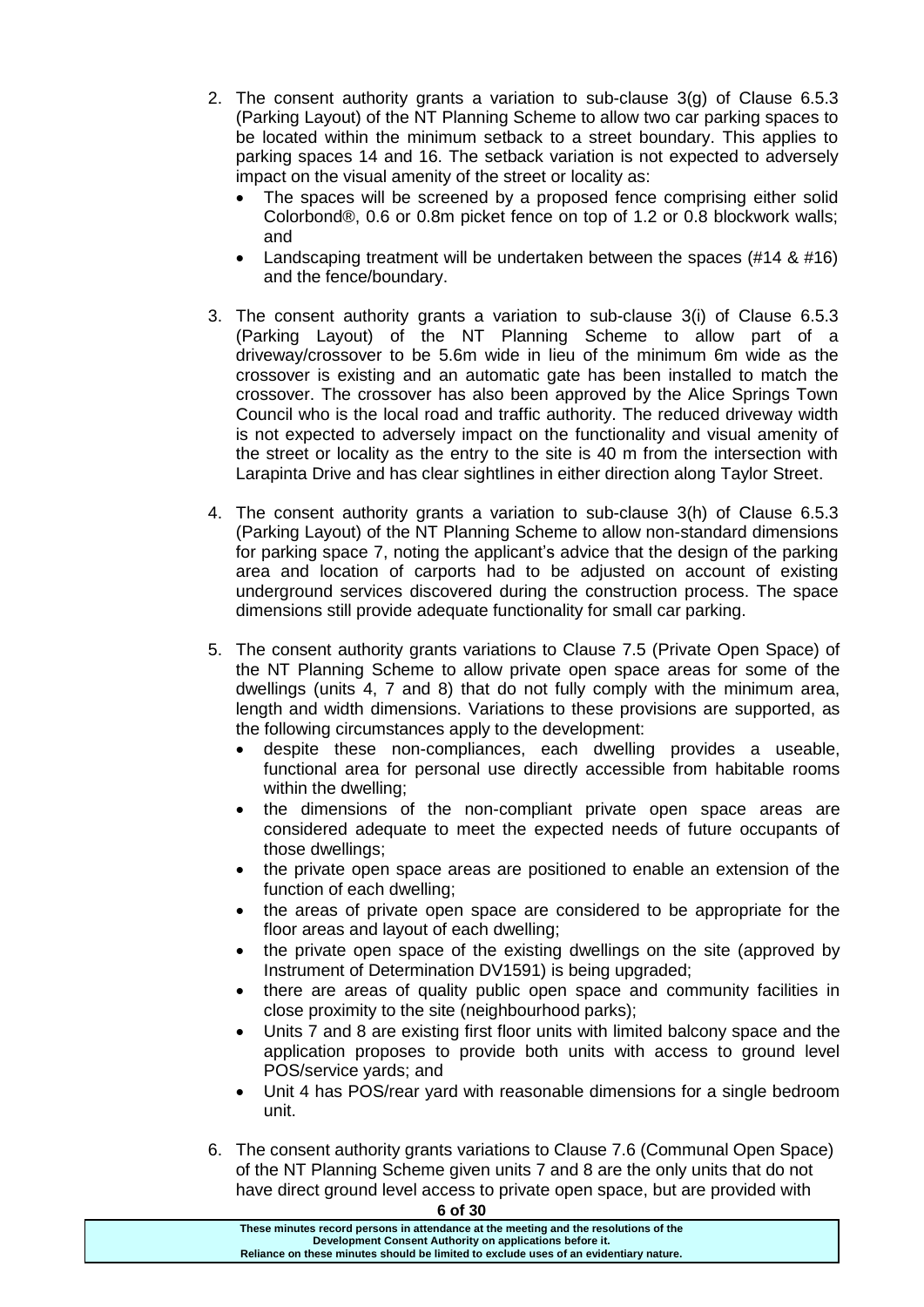balcony space and individual ground level yard areas for clothes drying and storage. Variation to this provision are supported as units 5 to 8 were lawfully established and are being upgraded as part of the proposal.

- 7. Pursuant to section 51(e) of the *Planning Act*, in considering a development application the consent authority is required to take into account any submissions made under section 49 of the Act and any evidence or information received under section 50 of the Act. The application was advertised in accordance with the requirements of the *Planning Act* and Planning Regulations, no public or local authority submissions were received.
- 8. Pursuant to section 51(h) of the *Planning Act*, in considering a development application the consent authority must take into account the merits of the proposed development as demonstrated in the application. The applicant and developer have identified that the main changes to the previously approved design and site layout reflect a response to the developer, having encountered constraints in the form of underground services.
- 9. Pursuant to section 51(j) of the *Planning Act*, in considering a development application the consent authority must take into account the capability of the land to which the proposed development relates to support the proposed development and the effect of the development on the land and on other land, the physical characteristics of which may be affected by the development. The site has previously been identified as suitable for the approved multiple dwelling development in terms of land capability considerations.
- 10. Pursuant to section 51(m) of the *Planning Act*, in considering a development application the consent authority must take into account the requirement for public facilities and services to be connected to the land and the requirement, if any, for those facilities or infrastructure to be provided by the developer for that purpose. With the exception of telecommunications, all relevant service authorities have issued clearance letters for Development Permit DP18/0164 and no issues of concern have been raised in relation to the application.
- 11. Pursuant to section 51(n) of the *Planning Act*, in considering a development application the consent authority must take into account the potential impact on the existing and future amenity of the area in which the land is situated. The consent authority envisages that the approved changes to the development are unlikely to result in any significant amenity impact subject to suitable design revisions.
- 12. Pursuant to section 51(p) of the *Planning Act* the consent authority must take into consideration the public interest. The approved changes to the previously endorsed development are not expected to have any significant impact in terms of the public interest.
- 13. Pursuant to section 51(t) of the *Planning Act*, in considering a development application the consent authority must take into account such other matters as it sees fit. The consent authority:
	- a) noted advice from Development Assessment Services and confirmed by the developer to the effect that a recent inspection of the property identified further discrepancies between the as-constructed development and the plans included with the development application and intended to reflect the as-constructed development; and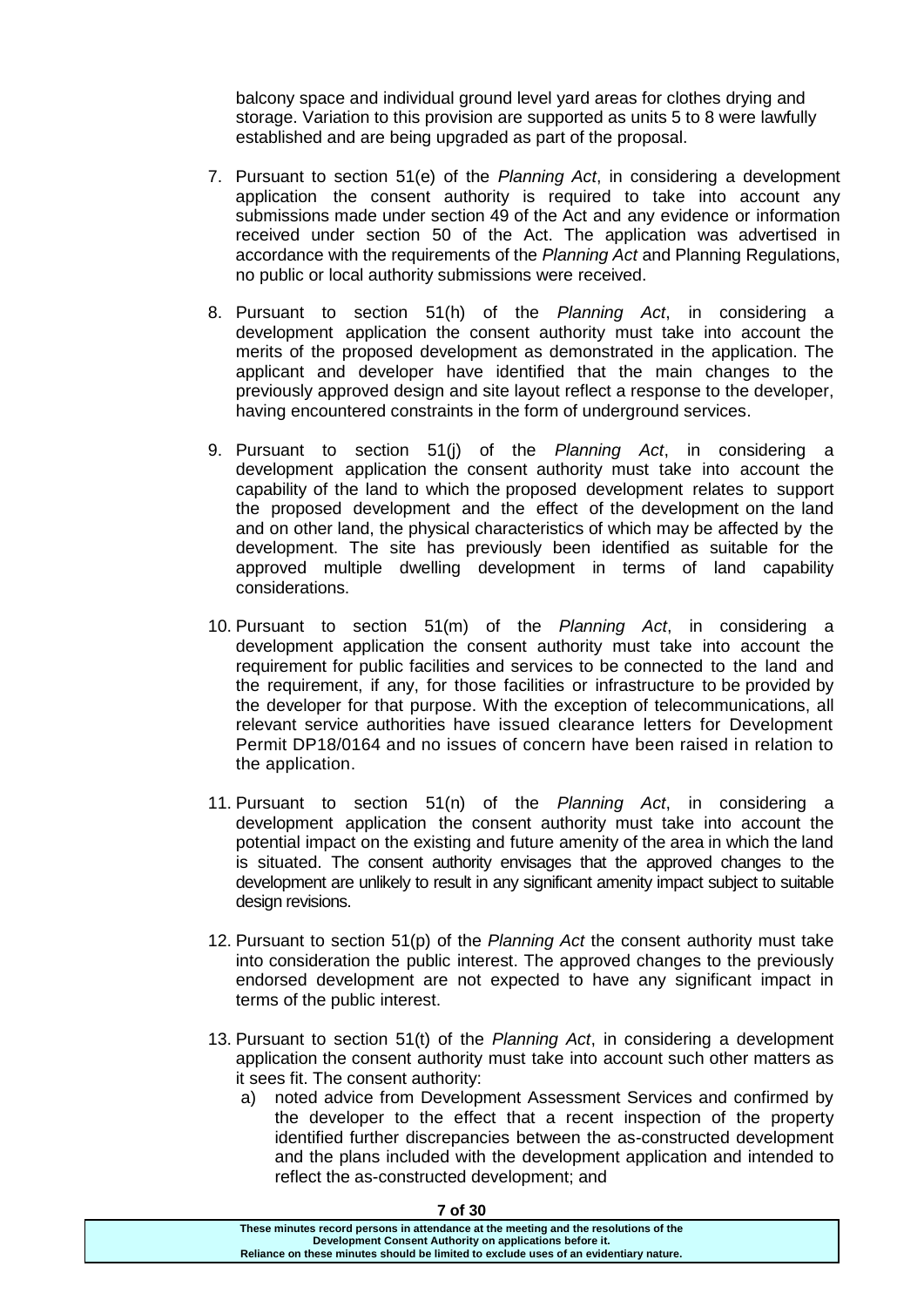- b) anticipated a delegate being able to endorse drawings, subject to suitable further refinement of the design, hence the decision to facilitate approval under delegation.
- **ACTION:** DAS TO PREPARE NOTICE OF CONSENT AND DEVELOPMENT PERMIT

**ITEM 3 CHANGES TO THE DEVELOPMENT APPROVED BY DEVELOPMENT PREMITS DP15/0426 TO ALLOW – AMENDMENTS TO FLOOR LAYOUTS, INCLUSION OF LOADING BAY, AMENDMENTS TO PARKING AND DRIVEWAY LAYOUTS, OUTDOOR STORAGE, AMENDMENTS TO LANDSCAPING. PA2019/0006 LOT 7720, 46 SMITH STREET, SUBURB OF CICCONE APPLICANT SUSAN DUGDALE & ASSOCIATES**

Miriam Wallace attended the meeting and spoke further to the application.

**RESOLVED 0021/19** That the Development Consent Authority vary the requirements of Clause 6.5.1 (Parking Requirements), Clause 6.5.3 (Parking Layout) and Clause 9.1.1 (Industrial Setbacks) of the Northern Territory Planning Scheme, and pursuant to section 53(a) of the *Planning Act*, consent to the application to develop Lot 7720, 46 Smith Street, Suburb of Ciccone, Town of Alice Springs for the purpose of changes to Development Permit DP15/0426 to allow – amendments to floor layouts, inclusion of loading bay, amendments to parking and driveway layouts, outdoor storage, amendments to landscaping, subject to the following conditions:

## **GENERAL CONDITIONS**

- 1. The works carried out under this permit shall be in accordance with the drawings endorsed as forming part of this permit. The use and/or development as shown on the endorsed plans must not be altered without the further consent of the consent authority.
- 2. The development must proceed in the order of stages as shown on the endorsed plan/s unless otherwise agreed in writing by the consent authority.
- 3. Before the use or occupation of the development starts, the areas set-aside for the parking of vehicles and access lanes as shown on the endorsed plans must be:
	- (a) constructed;
	- (b) properly formed to such levels that they can be used in accordance with the plans;
	- (c) surfaced with an all-weather-seal coat;
	- (d) drained;
	- (e) line marked to indicate each car space and all access lanes; and
	- (f) clearly marked to show the direction of traffic along access lanes and driveways;

to the satisfaction of the consent authority.

Car spaces, access lanes and driveways must be kept available for these purposes at all times.

4. Protective kerbs (of a minimum height of 150mm) must be provided to the satisfaction of the consent authority to prevent damage to fences or landscaped areas.

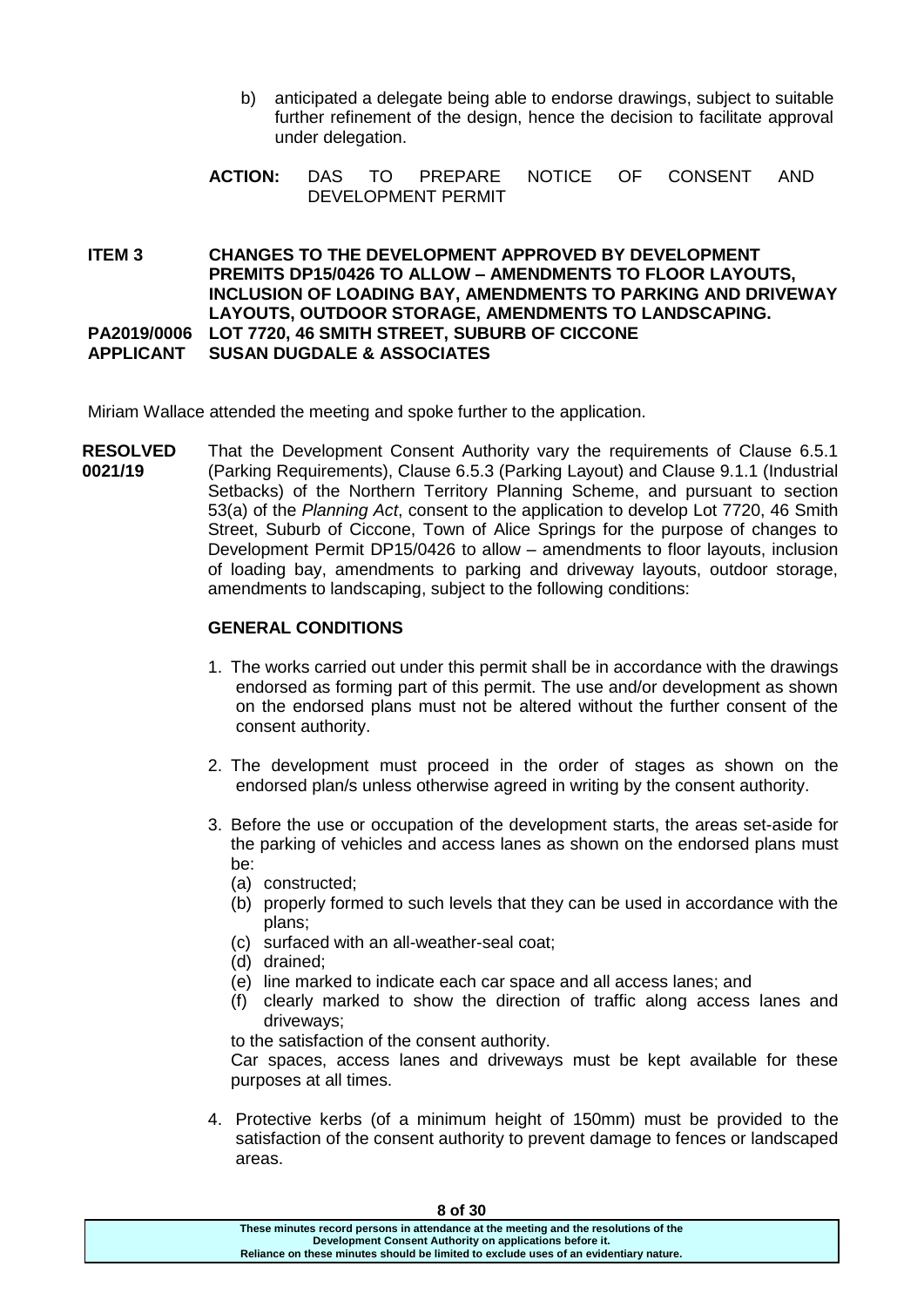- 5. The loading and unloading of goods from vehicles must only be carried out on the land (within the designated loading bays and must not disrupt the circulation and parking of vehicles on the land).
- 6. Before the use/occupation of the development starts the landscaping works shown on the endorsed plans must be carried out and completed to the satisfaction of the consent authority.
- 7. The landscaping shown on the endorsed plans must be maintained to the satisfaction of the consent authority, including that any dead, diseased or damaged plants are to be replaced.
- 8. The kerb crossovers and driveways to the site approved by this permit are to meet the technical standards of the Alice Springs Town Council, to the satisfaction of the consent authority.
- 9. The owner shall:

(a) remove disused vehicle and/ or pedestrian crossovers; and

(b) undertake reinstatement works;

all to the technical requirements of and at no cost to the Alice Springs Town Council to the satisfaction of the consent authority.

- 10. Stormwater is to be collected and discharged into the drainage network to the technical standards of and at no cost to Alice Springs Town Council to the satisfaction of the consent authority.
- 11. All proposed works impacting on Smith Street and Brown Street are to be designed, supervised and certified in accordance with the standards and specifications of the Alice Springs Town Council. Drawings must be submitted to the Council for approval and no works are to commence prior to approval and receipt of a "Permit to Work Within a Road Reserve".
- 12. No fence, hedge, tree or other obstruction exceeding a height of 0.6m is to be planted or erected so that it would obscure sight lines at the junction of the driveway and the public street. This condition is to the satisfaction of the consent authority on advice from the Alice Springs Town Council.
- 13. Storage for waste disposal bins is to be provided to the requirements of the Alice Springs Town Council, to the satisfaction of the consent authority.
- 14. Any developments on or adjacent to any easements on site shall be carried out to the requirements of the relevant service authority to the satisfaction of the consent authority.
- 15. All existing and proposed easements and sites for existing and required utility services must be vested in the relevant authority for which the easement or site is to be created.
- 16. The owner of the land must enter into agreements with the relevant authorities for the provision of water supply, storm water drainage, sewerage, electricity services to the development shown on the endorsed plans in accordance with the authorities' requirements and relevant legislation at the time.
- 17. Prior to the use/occupation of each stage of the development and connection of services (i.e. power and water), the owner of the land must apply for unit/street addressing from the Surveyor-General of the Northern Territory. This will form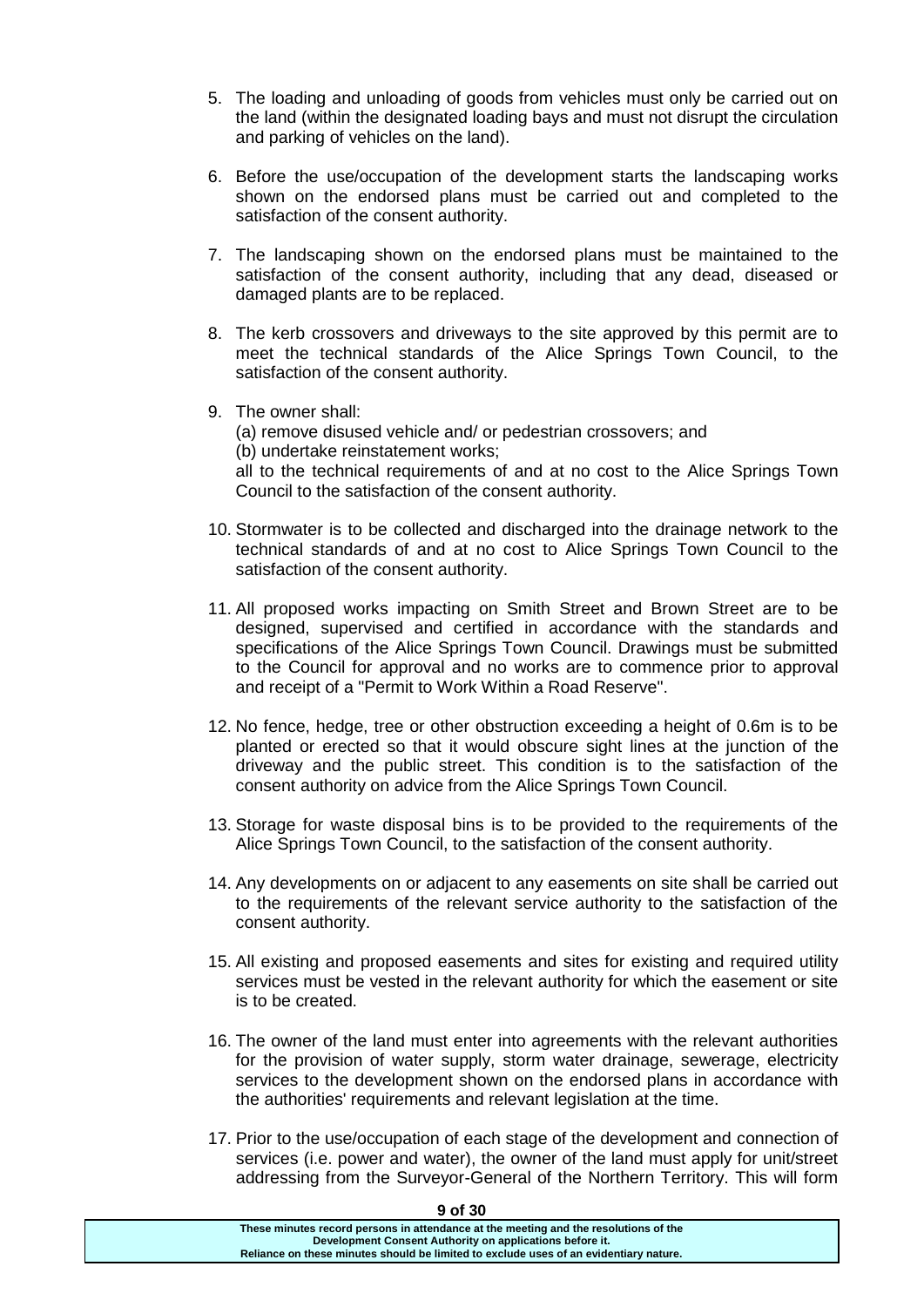the legal address and will be required to be placed on the doors and utility meters within the development in accordance with the allocation. A Certificate of Compliance (for each stage) will not be able to be granted until such time as addressing is obtained.

- 18. Confirmation shall be provided to Development Assessment Services (in the form of an email addressed to the Power and Water Corporation) from a suitably qualified professional confirming that all new number labels have been correctly installed at the Customer's Metering Panel(s) and water meters (where applicable). Please provide a copy of an email addressed to both waterdevelopment@powerwater.com.au but and and and powerconnections@powerwater.com.au.
- 19. All air conditioning condensers to "Building 6" (the new building) (including any condenser units required to be added or replaced in the future) are to be appropriately screened from public view, located so as to minimise thermal and acoustic impacts on neighbouring properties and condensate disposed of to ground level in a controlled manner to the satisfaction of the consent authority.

#### NOTES:

- 1. This development permit does not grant building approval. You are advised to contact a registered private Building Certifier to ensure that you have attained all necessary approvals before commencing construction works or the use.
- 2. The Power and Water Corporation advises that the Water and Sewer Services Development Section (waterdevelopment@powerwater.com.au) and Power Network Engineering Section (powerconnections@powerwater.com.au) should be contacted via email a minimum of 1 month prior to construction works commencing to determine the Corporation's servicing requirements, and the need for upgrading of on-site and/or surrounding infrastructure.
- 3. The Northern Territory Environment Protection Authority advises that construction work should be conducted in accordance with the Authority's Noise Guidelines for Development Sites in the Northern Territory. The guidelines specify that on-site construction activities are restricted to between 7am and 7pm Monday to Saturday and 9am to 6pm Sunday and Public Holidays. For construction activities outside these hours refer to the guidelines for further information.
- 4. Professional advice regarding implementation of soil erosion control and dust control measures to be employed throughout the construction phase of the development are available from Department of Environment and Natural Resources.
- 5. Any proposed works which fall within the scope of the *Construction Industry Long Service Leave and Benefits Act* must be notified to NT Build by lodgement of the required Project Notification Form. Payment of any levy must be made prior to the commencement of any construction activity. NT Build should be contacted via email (info@ntbuild.com.au) or by phone on 08 89364070 to determine if the proposed works are subject to the Act.
- 6. If you choose NBN to service your development, you will need to enter into a development agreement with NBN. The first step is to register the development via http://www.nbnco.com.au/develop-or-plan-with-the-nbn/newdevelopments.html once registered NBN will be in contact to discuss the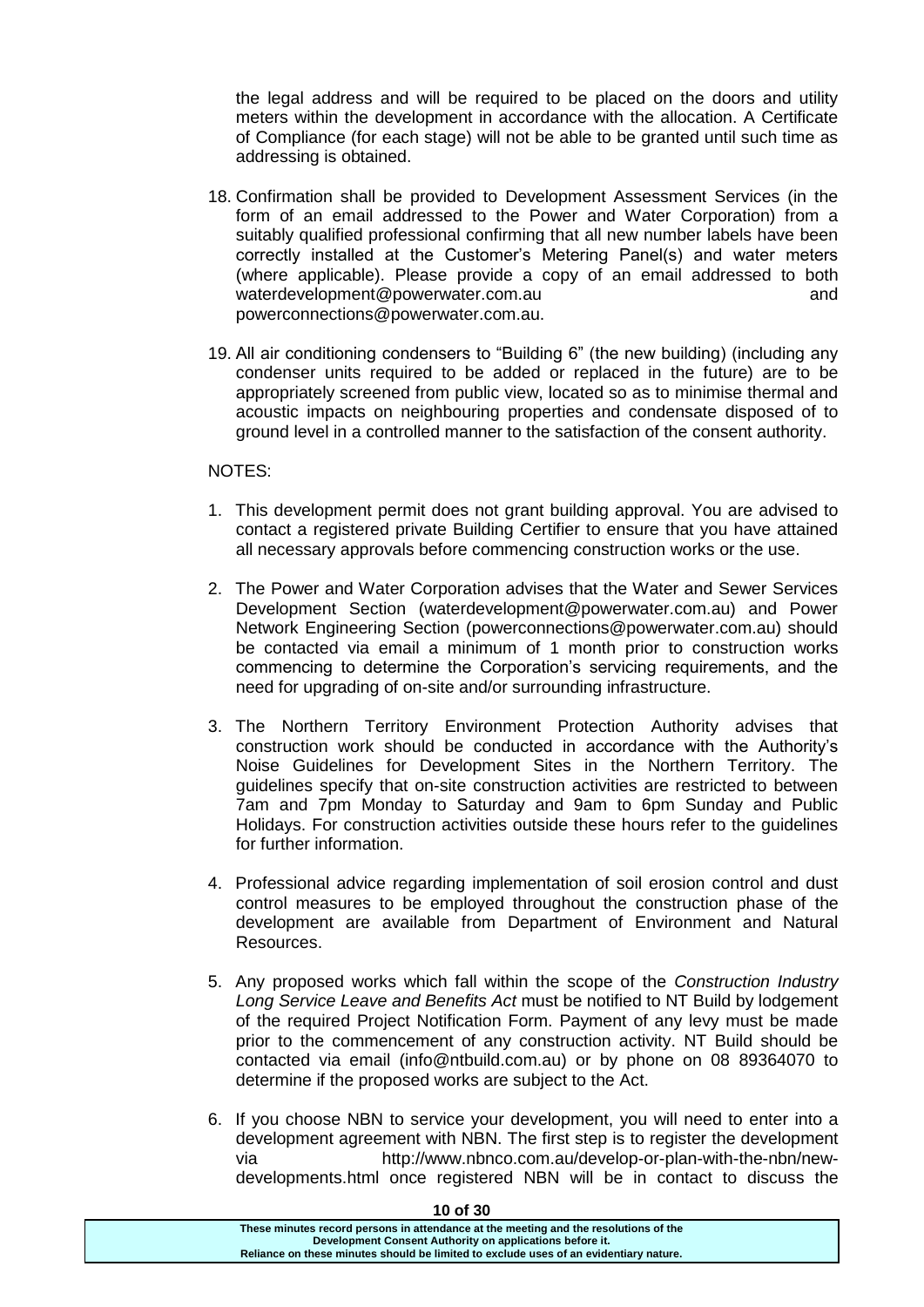specific requirements for the development. NBN requires you to apply at least 3 months before any civil works commence. All telecommunications infrastructure should be built to NBN guidelines found at [http://www.nbnco.com.au/develop](http://www.nbnco.com.au/develop-or-plan-with-the-nbn/new-developments/builders-designers.html)[or-plan-with-the-nbn/new-developments/builders-designers.html](http://www.nbnco.com.au/develop-or-plan-with-the-nbn/new-developments/builders-designers.html)

- 7. The Surveyor-General advises you should immediately make application for unit/street addresses to the Survey and Land Records unit on (08) 89955362 [\(surveylandrecords@nt.gov.au\)](mailto:surveylandrecords@nt.gov.au).
- 8. A permit to work within a road reserve may be required from the Alice Springs Town Council before commencement of any works within the road reserves.
- 9. The Aboriginal Areas Protection Authority recommends that the permit holder obtain an Authority Certificate to indemnify against prosecution under the *Aboriginal Sacred Sites Act*. For advice on how to obtain a certificate please contact the Aboriginal Areas Protection Authority.
- 10. This permit will expire if one of the following circumstances applies:
	- (a) the development *and use is/are* not started within *two* years of the date of this permit; or
	- (b) the development is not completed within *four* years of the date of this permit.

The consent authority may extend the periods referred to if a request is made in writing before the permit expires.

## **REASONS**

- 1. Pursuant to section 51(a) of the *Planning Act*, in considering a development application the Development Consent Authority must take into account the planning scheme that applies to the land to which the application relates. The proposal is consistent with the primary purpose of Zone GI (General Industry) of the NT Planning Scheme, which is, "to provide for…general industry". The application is for changes to an existing Development Permit (DP15/0426). The land uses are listed as "permitted" within Zone GI. The development is consistent with the form of development expected within Zone GI and the design incorporates landscaping, building materials and colours that will enhance the visual appearance of the development.
- 2. An assessment of the revised design against Clause 6.5.1 (Parking Requirements) of the NT Planning Scheme identifies that the development will have a shortfall of 18 car parking spaces. A reduction to the parking required under Clause 6.5.1 (Parking Requirements), pursuant to Clause 6.5.2 (Reduction in Parking Requirements) of the Scheme is considered suitable as:
	- Provision of additional car parking bays may compromise the functionality of the car parking and driveway areas and adversely affect the visual amenity of the site.
	- In respect to car parking numbers, the applicant has assessed that based on the land use and net floor areas proposed, the proposed number of parking spaces would satisfy the empirical demand for car parking on site. This is partly based on the "motor repair station" being established on the site for several years and parking arrangements being managed effectively in its current arrangement. Any additions to the use will require further consent.
	- The existing works on the site are being partially upgraded to achieve closer compliance with the development provisions of Part 4 of the NT Planning

**These minutes record persons in attendance at the meeting and the resolutions of the Development Consent Authority on applications before it. Reliance on these minutes should be limited to exclude uses of an evidentiary nature.**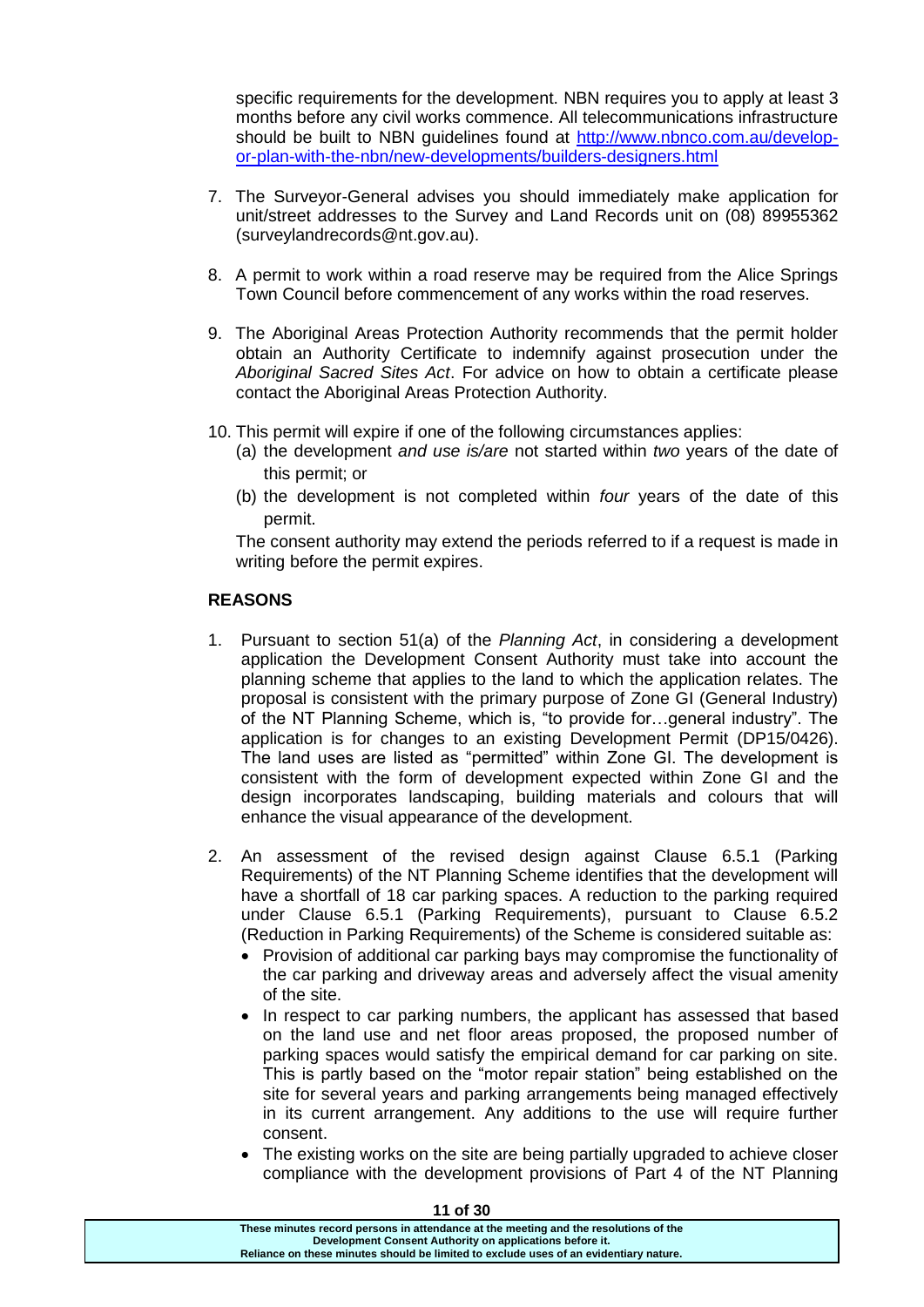Scheme in response to sub-clause 3 of Clause 11.1.4 of the Scheme; and Availability of public transport facilities within the vicinity of the site.

- 3. A variation to Clause 6.5.3 (Parking Layout) and Clause 9.1.1 (Industrial Setbacks) of the NT Planning Scheme is granted for a reduced landscaping buffer between the property boundary and the buildings and car parking areas as:
	- the shape and dimensions of the allotment, proposed car parking layout and footprints of existing buildings on the land constrain the ability for a 3m wide landscaped area to be established along the street boundaries to the site;
	- the developer has landscaped parts of the adjacent road reserves; and
	- the boundary fencing and existing and proposed landscaping on the site will partly screen the buildings and car parking areas from the public realm and achieve the objectives of the relevant clauses of the Scheme.
- 4. Pursuant to section 51(j) of the *Planning Act*, in considering a development application the Development Consent Authority must take into account the capability of the land to which the proposed development relates to support the proposed development and the effect of the development on the land and on other land, the physical characteristics of which may be affected by the development. Subject to storm water drainage arrangements to the site being addressed, the physical characteristics of the land are considered suitable for the development. The site is outside the 1% AEP Defined Flood Area. The vehicle access arrangements, site and floor layouts and other aspects of the design fulfil the intent of the objectives of the NT Planning Scheme relevant to the proposed land uses.
- 5. Pursuant to section 51(m) of the *Planning Act*, in considering a development application the Development Consent Authority must take into account the requirement for public facilities and services to be connected to the land and the requirement, if any, for those facilities or infrastructure to be provided by the developer for that purpose. The Power and Water Corporation has advised that areas of the site need to be set aside for connections to and infrastructure for power, water and sewer services and works are not to encroach into easements. The conditions of approval are intended to ensure service authority interests are duly recognised.
- 8. Pursuant to section 51(n) of the *Planning Act*, in considering a development application the Development Consent Authority must take into account the potential impact on the existing and future amenity of the area in which the land is situated. The proposed development is appropriate for the zoning, site and locality and subject to the compliance with conditions of approval, is expected to fulfil the objectives of the scheme relevant to Zone GI.

## **ACTION:** DAS to prepare a Notice of Consent and Development Permit

## **ITEM 4 2 STOREY GRANDSTAND IN A SINGLE BUILDING PA2019/0010 LOT 6774, 8 ALBERCHT DRIVE, SUBURB OF LARAPINTA APPLICANT SUSAN DUGDALE & ASSOCIATES**

Mr Jamie de Brenni, a member of the Development Consent Authority declared an interest pursuant to section 97(1) of the *Planning Act*, and absented himself from the meeting for the deliberation of this item.

| 14 UI JU                                                                              |  |
|---------------------------------------------------------------------------------------|--|
| These minutes record persons in attendance at the meeting and the resolutions of the  |  |
| Development Consent Authority on applications before it.                              |  |
| Reliance on these minutes should be limited to exclude uses of an evidentiary nature. |  |
|                                                                                       |  |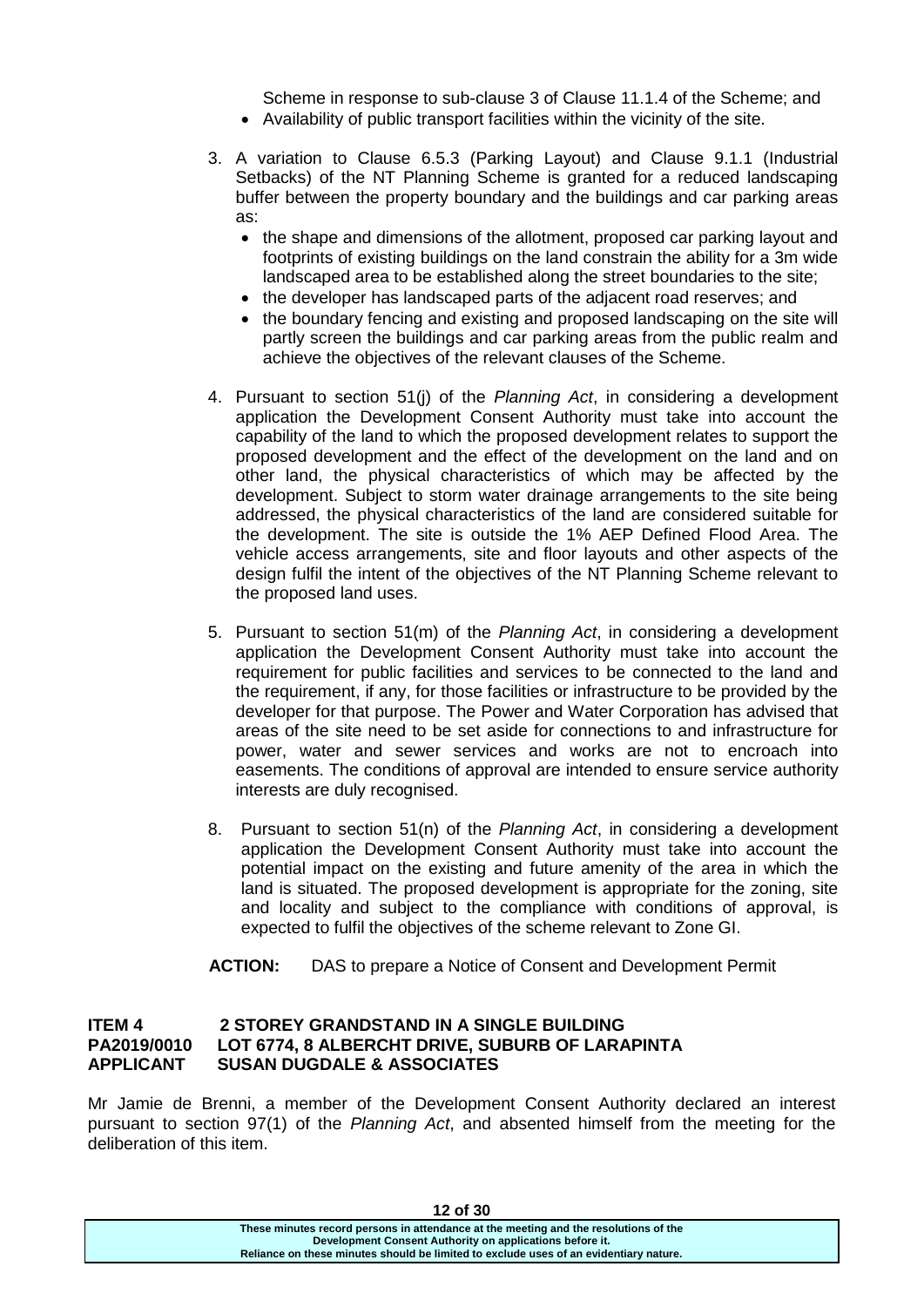Miriam Wallace (Susan Dugdale & Associates) and Opat Innuan (Alice Springs Town Council) attended the meeting and spoke further on the application. A noise management plan was tabled for information, noting that this was a requirement of EDP18/0007, which has been granted by the Minister for four light towers and leisure and recreation use.

**RESOLVED 0022/19** That the Development Consent Authority determines that the existing parking on the site and in adjoining road reserve is adequate to service the sports and recreation and leisure and recreation uses of the land and pursuant to section 53(a) of the *Planning Act*, the Development Consent Authority consents to the application to develop Lot 6774 (8) Albrecht Drive, Suburb of Larapinta, Town of Alice Springs for the purpose of a 2 storey grandstand in a single building, subject to the following conditions:

# **GENERAL CONDITIONS**

- 1. The works carried out under this permit shall be in accordance with the drawings endorsed as forming part of this permit.
- 2. The owner of the land must enter into agreements with the relevant authorities for the provision of water supply, sewerage and electricity facilities, to the development in accordance with the authorities' requirements and relevant legislation at the time.
- 3. Stormwater is to be collected and retained on the site and/or discharged into the drainage network to the technical standards of and at no cost to the Alice Springs Town Council and /or Transport and Civil Services Division, Department of Infrastructure, Planning and Logistics, as relevant, to the satisfaction of the consent authority.
- 4. Any developments on or adjacent to any easements on site shall be carried out to the requirements of the relevant service authority to the satisfaction of the consent authority.
- 5. Appropriate soil erosion, sediment and dust control measures must be effectively implemented throughout the construction stage of the development and all disturbed soil surfaces must be suitably stabilised against erosion at completion of works, to the satisfaction of the Consent Authority.

## NOTES:

- 1. The development and use hereby permitted should be designed, constructed, registered and operate in accordance with the National Construction Code of Australia, the *NT Public Health Act* and Regulations, the *NT Food Act* and National Food Safety Standards.
- 2. The proponent must comply with their General Environment Duty provided by section 12 of the *Waste Management and Pollution Control Act*.
- 3. A "Permit to Work Within a Road Reserve" may be required from the Alice Springs Town Council and /or Transport and Civil Services Division, Department of Infrastructure, Planning and Logistics, as relevant, before commencement of any work within the road reserve.
- 4. All signage is subject to Alice Springs Town Council approval, at no cost to Council.

| 13 of 30                                                                              |  |
|---------------------------------------------------------------------------------------|--|
| These minutes record persons in attendance at the meeting and the resolutions of the  |  |
| Development Consent Authority on applications before it.                              |  |
| Reliance on these minutes should be limited to exclude uses of an evidentiary nature. |  |
|                                                                                       |  |

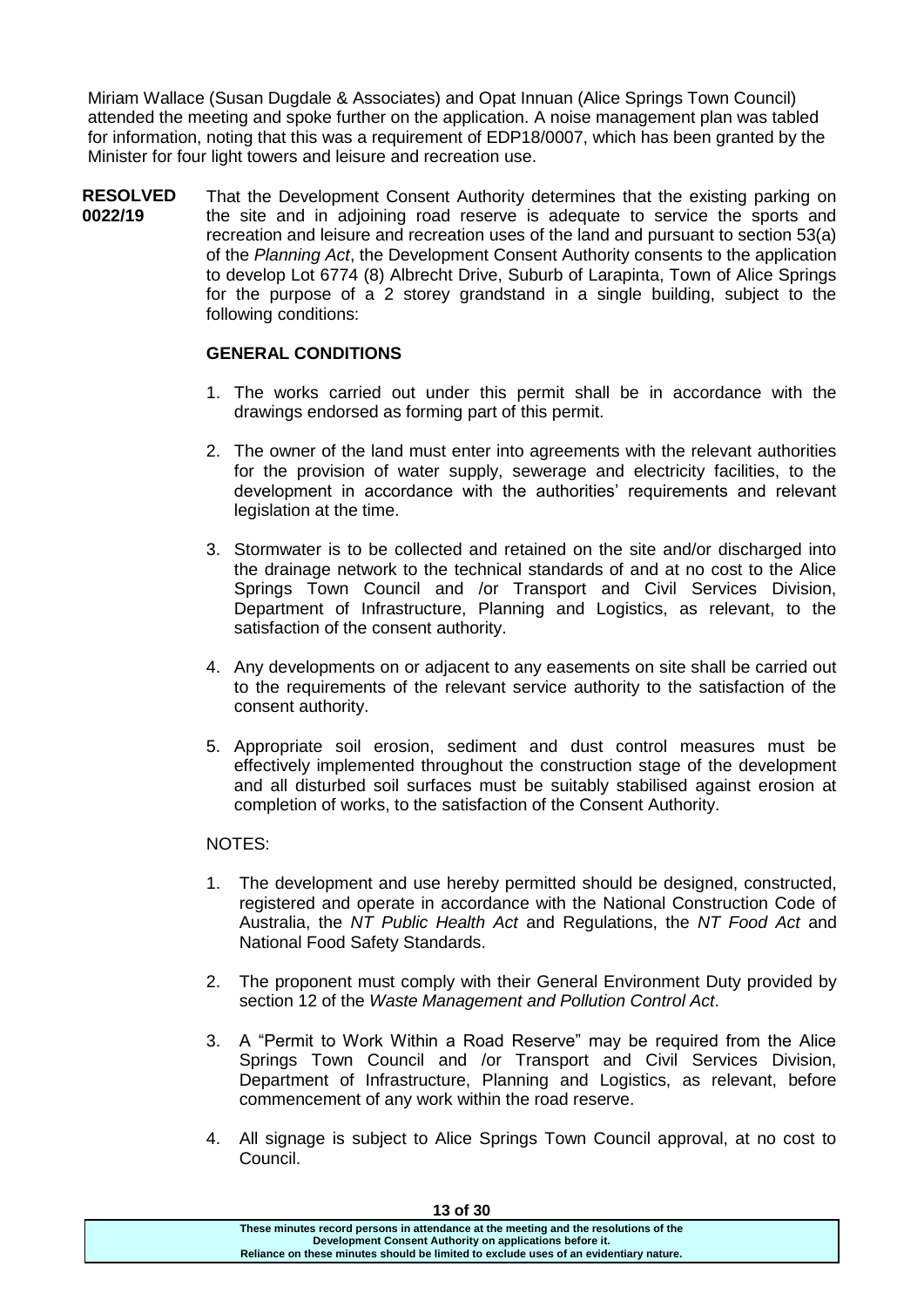- 5. This development permit does not grant "building approval" for the proposed works and you are advised to contact a registered private Building Certifier to ensure that you have attained all necessary approvals before commencing demolition or construction works.
- 6. The Power and Water Corporation advises that the Water and Sewer Services Development Section [\(waterdevelopment@powerwater.com.au\)](mailto:waterdevelopment@powerwater.com.au) and Power Network Engineering Section [\(powerconnections@powerwater.com.au\)](mailto:powerconnections@powerwater.com.au) should be contacted via email a minimum of 1 month prior to construction works commencing in order to determine the Corporation's servicing requirements, and the need for upgrading of on-site and/or surrounding infrastructure.
- 7. The Northern Territory Environment Protection Authority advises that construction work should be conducted in accordance with the Authority's Noise Guidelines for Development Sites in the Northern Territory. The guidelines specify that on-site construction activities are restricted to between 7am and 7pm Monday to Saturday and 9am to 6pm Sunday and Public Holidays. For construction activities outside these hours refer to the guidelines for further information.
- 8. Professional advice regarding implementation of soil erosion control and dust control measures to be employed throughout the construction phase of the development are available from the Department of Environment and Natural Resources. Information can be obtained from the IECA Best Practice Erosion and Sediment Control Guidelines 2008 available at www.austieca.com.au and the NTG website [https://nt.gov.au/environment/soil-land-vegetation.](https://nt.gov.au/environment/soil-land-vegetation)
- 9. Any proposed works which fall within the scope of the *Construction Industry Long Service Leave and Benefits Act* must be notified to NT Build by lodgement of the required Project Notification Form. Payment of any levy must be made prior to the commencement of any construction activity. NT Build should be contacted via email (info@ntbuild.com.au) or by phone on 08 89364070 to determine if the proposed works are subject to the Act.

## **REASONS**

1. Pursuant to section 51(a) of the *Planning Act*, the consent authority must take into consideration the planning scheme that applies to the land to which the application relates. The proposed development has been reviewed with regard to relevant objectives and provisions of the NT Planning Scheme and is assessed as compliant with the Scheme. Albrecht Oval is an established community oval used for organised sport matches and training and general recreation purposes. The proposed grandstand addition is not expected to frustrate the purpose of Zone PS (Public Open Space) which is *to provide public areas for recreational activity. Development should be limited to that which is for public use and enjoyment consistent with the recreational opportunities of the land and which has minimal adverse impact (if any) on adjoining or nearby property*. The grandstand includes facilities, amenities and shelter for participants, spectators and other users of the oval and may be expected to enhance amenity for users without any significant amenity impact for residents or occupants of other properties in the locality.

The existing car parking on Lot 6774 and within the adjoining Larapinta Drive Road reserve is considered to be sufficient to service the existing use of Lot 6774 and provide overflow parking capacity for other adjacent uses and is expected to sufficient to service the foreseeable future uses. The proposed

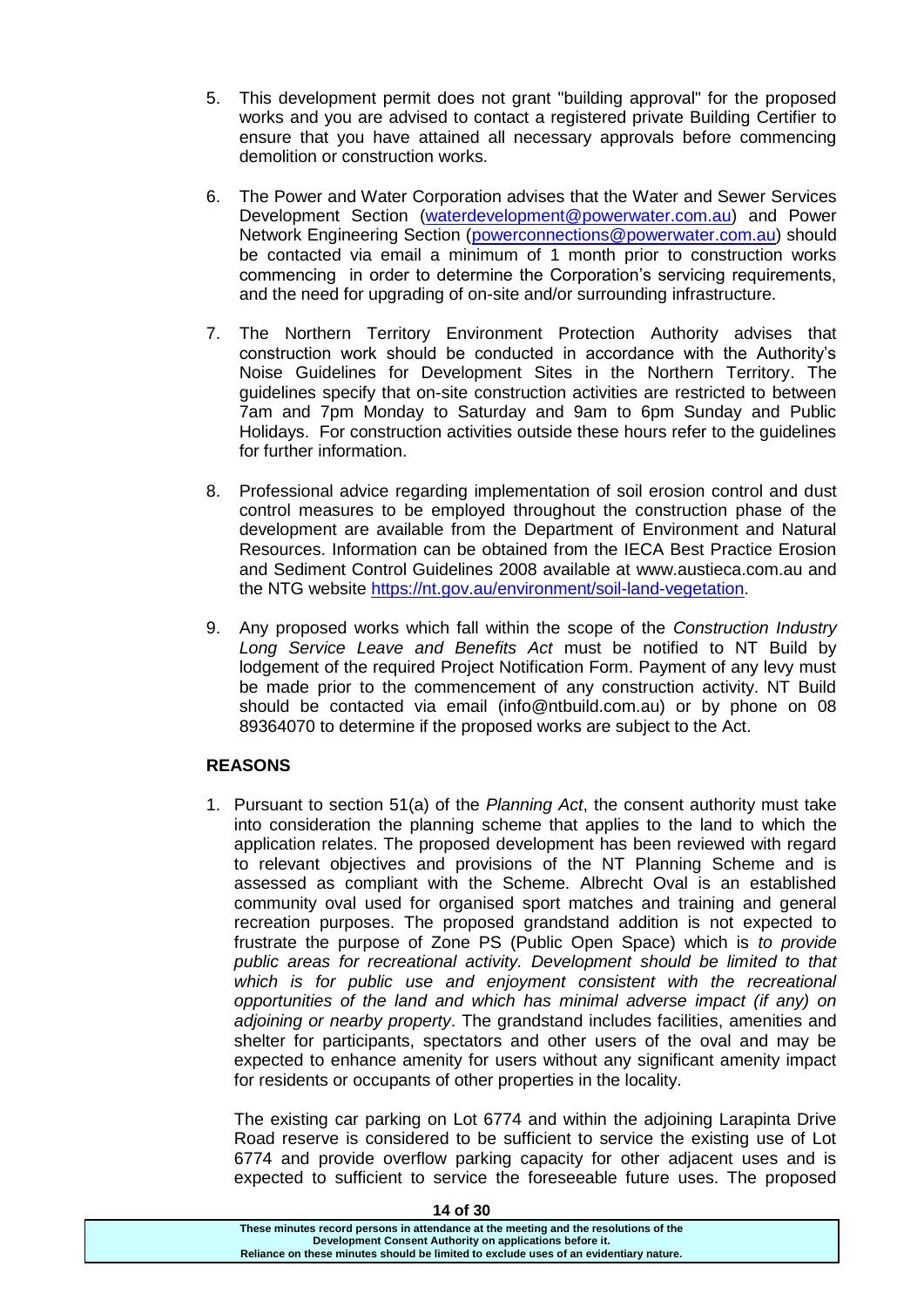grandstand is not, in itself expected to have a significant impact on the demand for car parking, when compared with the established usage.

- 2. Pursuant to section 51(e) of the *Planning Act*, in considering a development application the Development Consent Authority is required to take into account any submissions made under section 49 of the Act and any evidence or information received under section 50 of the Act. The application was publicly exhibited in accordance with the *Planning Act* and Regulations and no public or local authority submissions were received under section 49 of the Act.
- 3. Pursuant to section 51(h) of the *Planning Act*, in considering a development application the Development Consent Authority is required to take into account the merits of the proposed development as demonstrated in the application. The application identifies the following merits in relation to the proposal:
	- (a) The development will extend the existing sports facilities at the oval, supporting the public use of the site;
	- (b) The building will provide a safe, covered seating area for spectators that is accessible for people of all levels of ability;
	- (c) The grandstand will be near the existing (pavilion) building so as to support the existing uses on site and enhance the existing facilities;
	- (d) The grandstand will be located at a distance from adjacent residential properties so as to limit its negative impact of surrounding areas; and
	- (e) The development includes new public water closets, a baby change room and 'disabled accessible' bathroom.
- 4. Pursuant to section 51(j) of the *Planning Act*, in considering a development application the Development Consent Authority is required to take into account the capability of the land to which the proposed development relates to support the proposed development and the effect of the development on the land and on other land, the physical characteristics of which may be affected by the development. The land is expected to be capable of supporting the proposed development without undue impact on other land.
- 5. Pursuant to section 51(m) of the *Planning Act*, the consent authority must take into account the public utilities or infrastructure provided in the area in which the land is situated, services to be connected to the land and the requirement, if any, for those facilities or infrastructure to be provided by the developer. The conditions of approval may be expected to assist in ensuring the orderly servicing and development of the grandstand building.
- 6. Pursuant to section 51(n) of the *Planning Act* the consent authority must take into consideration the potential impact of development on the existing and future amenity of the area in which the land is situated. The proposed grandstand building is expected to offer participants, spectators and other users a significantly improved level of amenity a significantly improved level of amenity. The building will have a length of approximately 35m and height of 8.5m and be setback 140m from the nearest residential property with the long axis of the building at an oblique angle to the nearest residential lots. In addition, there are trees and shrubs along the eastern side of the oval (and western side of the adjoining drain).The above factors are expected to assist in ensuring no significant noise, light or visual impacts on residential properties in the locality. Lighting of the grandstand building itself may be expected to be limited to that needed for the safe and convenient use of the facility.
- 7. Pursuant to section 51(p) of the *Planning Act* the consent authority must take into consideration the public interest, including (if relevant) how the following

| 15 OT 30                                                                              |
|---------------------------------------------------------------------------------------|
| These minutes record persons in attendance at the meeting and the resolutions of the  |
| Development Consent Authority on applications before it.                              |
| Reliance on these minutes should be limited to exclude uses of an evidentiary nature. |
|                                                                                       |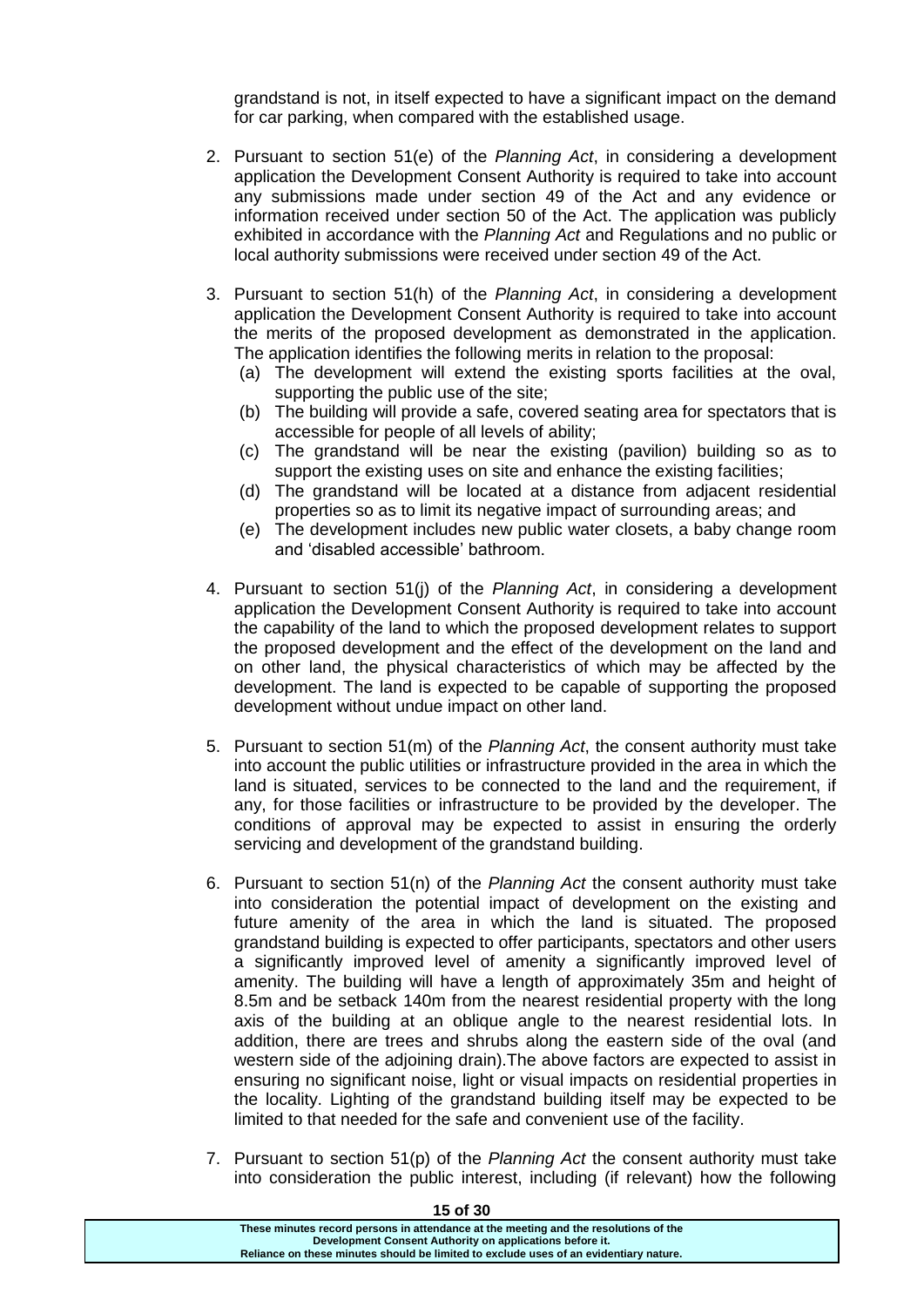matters are provided for in the application

- (i) community safety through crime prevention principles in design;
- (ii) water safety; and
- (iii) access for persons with disabilities.

The development design addresses needs of persons with a disability and recognise the benefits of providing good passive surveillance opportunities.

**ACTION:** DAS to prepare a Notice of Consent and Development Permit

## **ITEM 5 MULTIPLE DWELLING DEVELOPMENT IN A DEFINED FLOOD AREA PA2019/0026 LOT 7735, 14 RAILWAY TERRACE, TOWN OF ALICE SPRINGS APPLICANT DESIGN INK NT**

Submitter Domenico Pecorari attended and confirmed his support for the proposed development.

**RESOLVED 0023/19** That, the Development Consent Authority vary the requirements of Clause 6.5.3 (Parking Layout) and Clause 7.5 (Private Open Space) of the NT Planning Scheme, and pursuant to section 53(b) of the *Planning Act*, alter the proposed development and consent to the proposed development as altered to develop Lot 7735, 14 Railway Terrace, Town of Alice Springs for the purpose of multiple dwellings (retain existing dwelling and construct an additional one bedroom dwelling in a single storey building), subject to the following conditions:

## **CONDITION PRECEDENT**

1. Prior to the endorsement of plans and prior to commencement of works (including site preparation), amended plans to the satisfaction of the consent authority must be submitted to and approved by the consent authority. When approved, the plans will be endorsed and will then form part of the permit. The plans must be drawn to scale with dimensions and must be generally in accordance with the plans submitted with the application but modified to show finished floor levels for "habitable rooms" within the new dwelling at least 300mm above the 1% AEP flood level. Floor levels approved under this permit must be no lower than 579.25 metres Australian Height Datum.

#### **GENERAL CONDITIONS**

- 2. The works carried out under this permit shall be in accordance with the drawings endorsed as forming part of this permit.
- 3. Before the use or occupation of the development starts, the areas set-aside for the parking of vehicles and access lanes as shown on the endorsed plans must be:

(a) constructed;

(b) properly formed to such levels that they can be used in accordance with the plans;

(c) surfaced as shown on the endorsed drawings; and

(e) line marked (or otherwise suitably delineated) to indicate each car space (2 spaces available for each dwelling);

to the satisfaction of the consent authority. Car parking spaces, access lanes and driveways must be maintained and kept available for these purposes at all times.

4. No fence, hedge, tree or other obstruction exceeding a height of 0.6m is to be

**These minutes record persons in attendance at the meeting and the resolutions of the Development Consent Authority on applications before it. Reliance on these minutes should be limited to exclude uses of an evidentiary nature.**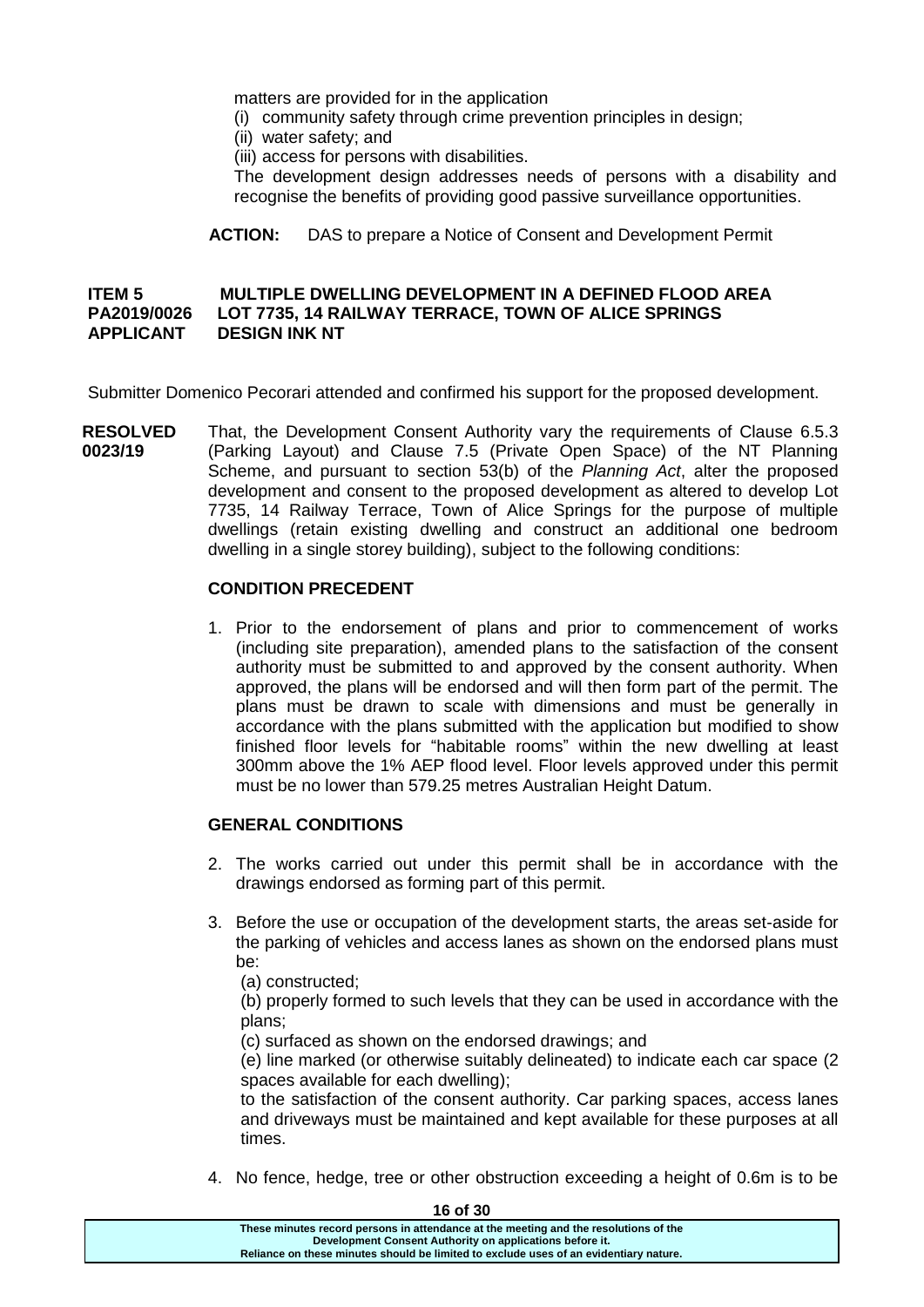planted or erected so that it would obscure sight lines at the junction of the driveway and the public street. This condition is to the satisfaction of the consent authority, on advice from the Alice Springs Town Council.

- 5. The landscaping shown on the endorsed plans must be maintained to the satisfaction of the consent authority, including that any dead, diseased or damaged plants are to be replaced.
- 6. The owner of the land must enter into agreements with the relevant authorities for the provision of water supply, sewerage and electricity services to the development shown on the endorsed plans in accordance with the authorities' requirements and relevant legislation at the time.
- 7. Any developments on or adjacent to any easements on site shall be carried out to the requirements of the relevant service authority to the satisfaction of the consent authority.
- 8. All existing and proposed easements and sites for existing and required utility services must be vested in the relevant authority for which the easement or site is to be created.
- . 9. Prior to the use/occupation of the development and connection of services (i.e. power and water), the owner of the land must apply for unit/street addressing from the Surveyor-General of the Northern Territory. This will form the legal address and will be required to be placed on the doors and meters within the development in accordance with the allocation. A Certificate of Compliance (section 65 of the Planning Act) for the development will not be able to be granted until such time as addressing is obtained.
- 10. Confirmation shall be provided to Development Assessment Services (in the form of an email addressed to the Power and Water Corporation) from a suitable qualified professional (being the Licensed Surveyor in most instances) confirming that all new UTS number labels have been correctly installed at the Customer's Metering Panel(s) and water meters (where applicable). Please provide a copy of an email addressed to both waterdevelopment@powerwater.com.au and [powerconnections@powerwater.com.au.](mailto:powerconnections@powerwater.com.au)
- 11. All proposed works impacting on Hartley Street and the rear laneway are to be designed, supervised and certified on completion by a practicing and registered civil engineer, and shall be in accordance with the standards and specifications of the Alice Springs Town Council. Drawings must be submitted to the Council for approval and no works are to commence prior to approval and receipt of a "Permit to Work Within a Road Reserve".
- 12. The kerb crossovers and driveways to the site approved by this permit are to meet the technical standards of the Alice Springs Town Council, to the satisfaction of the consent authority.
- 13. Storage for waste disposal bins is to be provided to the requirements of Alice Springs Town Council to the satisfaction of the consent authority.
- 14. Stormwater is to be collected and discharged into the drainage network to the technical standards of and at no cost to the Alice Springs Town Council (Hartley Street and rear laneway) to the satisfaction of the consent authority.

| 17 O 13U                                                                              |  |
|---------------------------------------------------------------------------------------|--|
| These minutes record persons in attendance at the meeting and the resolutions of the  |  |
| Development Consent Authority on applications before it.                              |  |
| Reliance on these minutes should be limited to exclude uses of an evidentiary nature. |  |
|                                                                                       |  |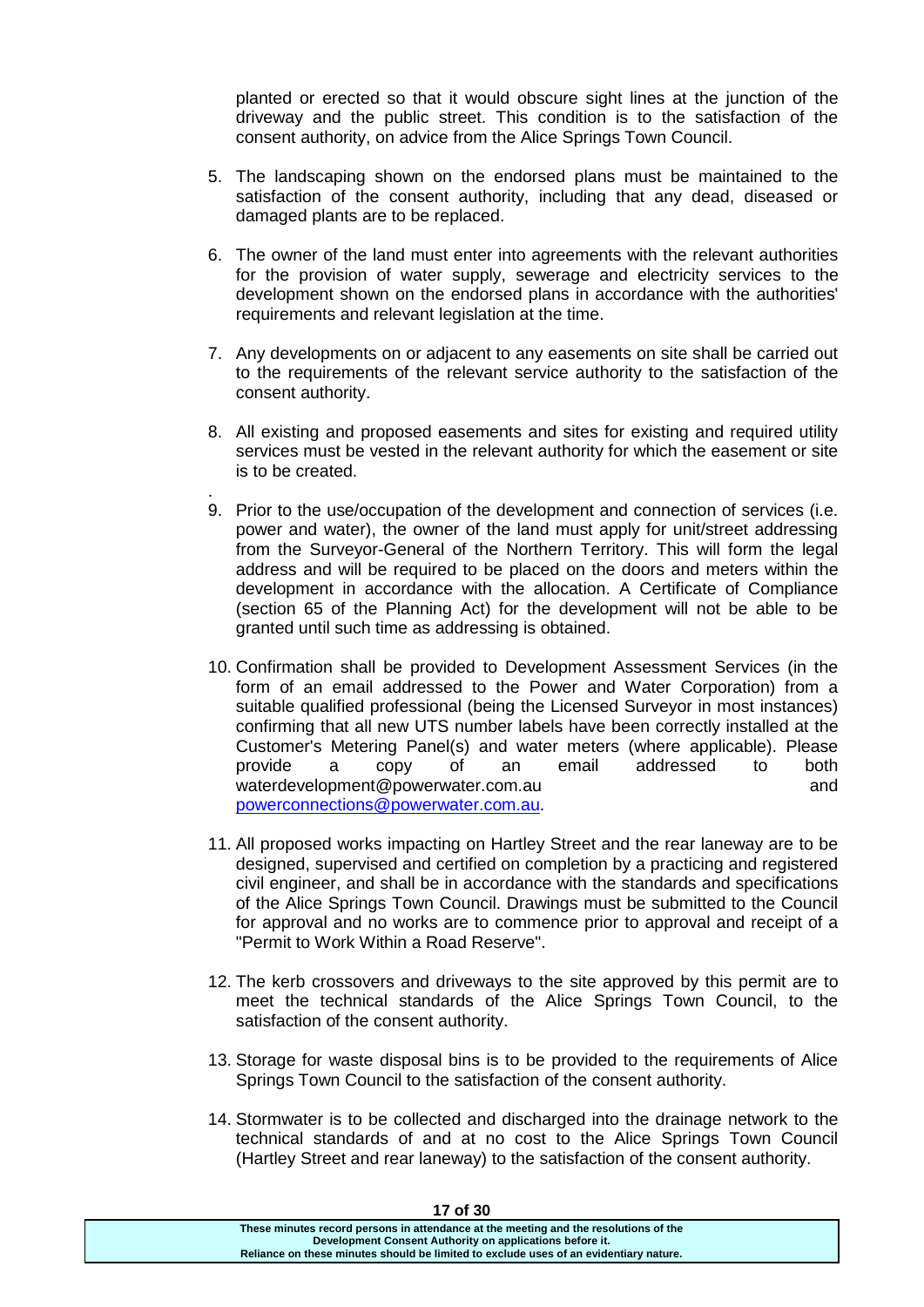- 15. All air conditioning condensers for the new dwelling (including any condenser units required to be added or replaced in the future) are to be appropriately screened from public view, located so as to minimise thermal and acoustic impacts on neighbouring properties and condensate disposed of to ground level in a controlled manner to the satisfaction of the consent authority.
- 16. Before a Certificate of Compliance (section 65 of the Planning Act) can be issued and pursuant to section 34 of the Land Title Act, a Caution Notice shall be lodged with the Registrar-General on the title of Lot 7735, Town of Alice Springs to include the following advice. The Caution Notice is to state that: "part of this site is liable to inundation in a 1% AEP Defined Flood Event". Evidence of lodgement on the parcel shall be provided to the satisfaction of the consent authority.
- 17. The finished floor levels of habitable rooms of the new dwelling must be no lower than 579.25 metres Australian Height Datum. The developer shall demonstrate compliance with this condition by providing "as constructed" finished levels of the dwelling, confirmed by a Licensed Surveyor. This condition is to the satisfaction of the Development Consent Authority.

## NOTES:

- 1. This development permit does not grant "building approval" for the proposed structure. The Building Code of Australia requires that certain structures within 900mm of a boundary meets minimum fire resistance level requirements and you are advised to contact a registered private Building Certifier to ensure that you have attained all necessary approvals before commencing demolition or construction works.
- 2. The permit holder is advised that it is an offence to carry out work on, disturb or destroy declared places without consent under the Heritage Act. The land owner/developer should contact the Heritage Branch of the Department of Tourism and Culture to ascertain requirements of the Heritage Act prior to commencing any demolition or construction works.
- 3. A "Permit to Work Within a Road Reserve" may be required from Alice Springs Town Council (Railway Terrace) and the Department of Infrastructure, Planning and Logistics (Stuart Highway) before commencement of any work within the road reserves.
- 4. The Power and Water Corporation advises that the Water and Sewer Services Development Section (waterdevelopment@powerwater.com.au) and Power Network Engineering Section (powerconnections@powerwater.com.au) should be contacted via email a minimum of 1 month prior to construction works commencing in order to determine the Corporation's servicing requirements, and the need for upgrading of on-site and/or surrounding infrastructure.
- 5. The Northern Territory Environment Protection Authority advises that construction work should be conducted in accordance with the Authority's Noise Guidelines for Development Sites in the Northern Territory. The guidelines specify that on-site construction activities are restricted to between 7am and 7pm Monday to Saturday and 9am to 6pm Sunday and Public Holidays. For construction activities outside these hours refer to the guidelines for further information.
- 6. Any proposed works which fall within the scope of the Construction Industry

| 10 U JU                                                                                                                                          |
|--------------------------------------------------------------------------------------------------------------------------------------------------|
| These minutes record persons in attendance at the meeting and the resolutions of the<br>Development Consent Authority on applications before it. |
| Reliance on these minutes should be limited to exclude uses of an evidentiary nature.                                                            |
|                                                                                                                                                  |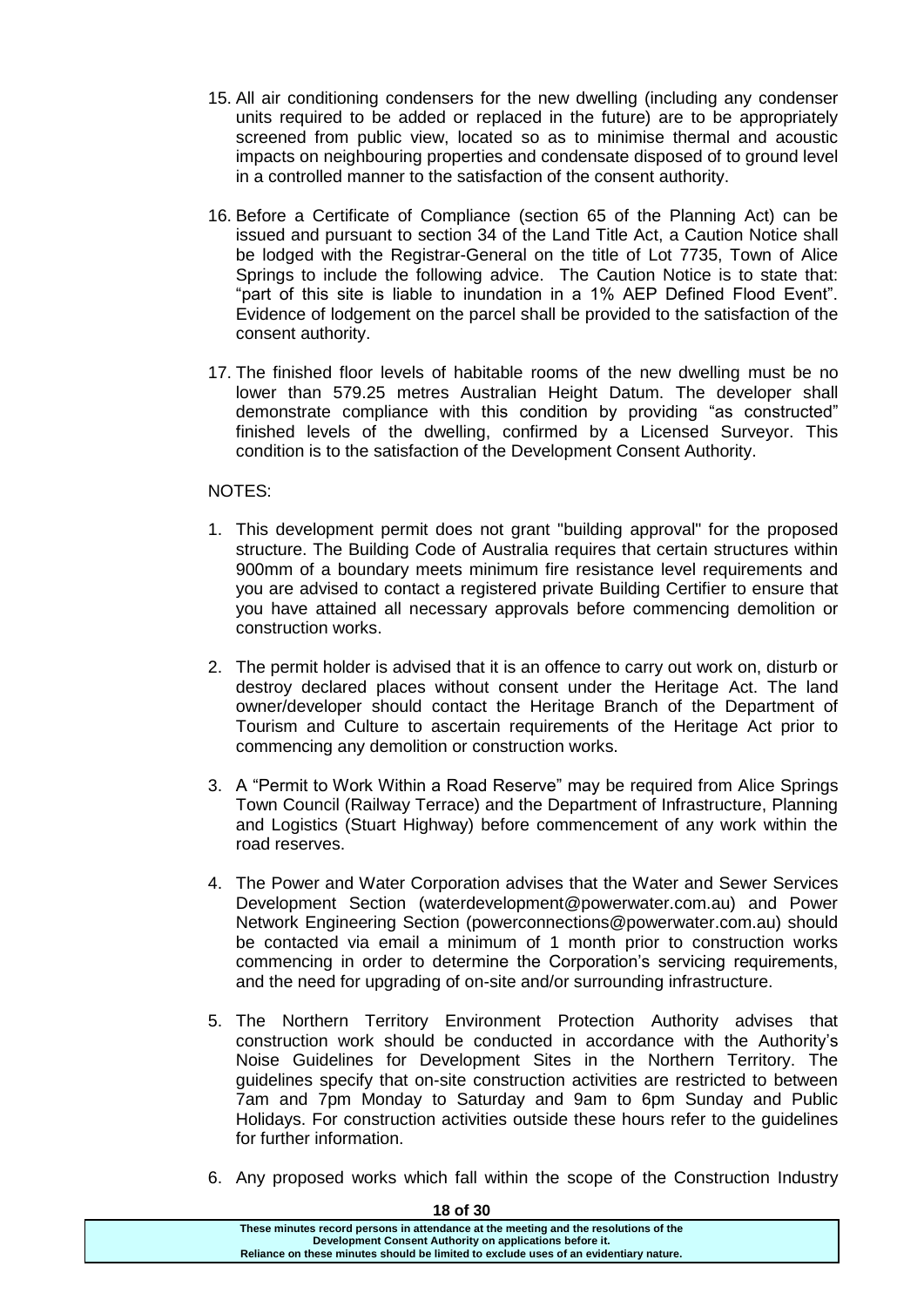Long Service Leave and Benefits Act must be notified to NT Build by lodgement of the required Project Notification Form. Payment of any levy must be made prior to the commencement of any construction activity. NT Build should be contacted via email (info@ntbuild.com.au) or by phone on 08 89364070 to determine if the proposed works are subject to the Act.

- 7. Professional advice regarding implementation of soil erosion control and dust control measures that could be employed throughout the construction phase of the development is available from Department of Environment and Natural Resources.
- 8. The Surveyor-General advises you should immediately make application for unit/street addresses to the Survey and Land Records unit on (08) 89955362 [\(surveylandrecords@nt.gov.au\)](mailto:surveylandrecords@nt.gov.au)
- 9. If you choose nbn to service your development, you will need to enter into a development agreement with nbn. The first step is to register the development via [http://www.nbnco.com.au/develop-or-plan-with-the-nbn/new](http://www.nbnco.com.au/develop-or-plan-with-the-nbn/new-developments.html)[developments.html](http://www.nbnco.com.au/develop-or-plan-with-the-nbn/new-developments.html) once registered nbn will be in contact to discuss the specific requirements for the development. Nbn requires you to apply at least 3 months before any civil works commence. All telecommunications infrastructure should be built to nbn guidelines found at [http://www.nbnco.com.au/develop-or](http://www.nbnco.com.au/develop-or-plan-with-the-nbn/new-developments/builders-designers.html)[plan-with-the-nbn/new-developments/builders-designers.html](http://www.nbnco.com.au/develop-or-plan-with-the-nbn/new-developments/builders-designers.html)
- 10. You are advised to contact Dial Before You Dig on 1100 to obtain a location of the Telstra Network and arrange for any relocation if required. The Telstra contact for relocation work is the Network Integrity and Compliance Group on 1800 810 443.
- 11. This permit will expire if one of the following circumstances applies: (a) the development and use is/are not started within two years of the date of this permit; or

(b) the development is not completed within four years of the date of this permit.

The consent authority may extend the periods referred to if a request is made in writing before the permit expires.

# **REASONS**

- 1. Pursuant to section 51(a) of the *Planning Act*, the consent authority must take into consideration the planning scheme that applies to the land to which the application relates. Subject to the receipt of amended plans and compliance with conditions of approval, the proposed use and development as presented in the application is considered to be generally consistent with the following policies and objectives of the NT Planning Scheme:
	- Clause 2.8 (Reference to Policy: Compact Urban Growth Policy)
	- Clause 4.3 (Planning Principles Alice Springs)
	- Clause 14.4.1 (Central Alice Springs Commercial Area Plan)
	- Zone CB (Central Business)

The development is under the 8 storey height limitation and the scale, character and architectural style of the multiple dwelling development is considered to be compatible with the streetscape and surrounding railway cottages (declared heritage places). The "multiple dwelling" land use is consistent with the purpose of Zone CB.

2. A variation to sub-clause 3(b) of Clause 6.5.3 (Parking Layout) of the NT

**These minutes record persons in attendance at the meeting and the resolutions of the Development Consent Authority on applications before it. Reliance on these minutes should be limited to exclude uses of an evidentiary nature.**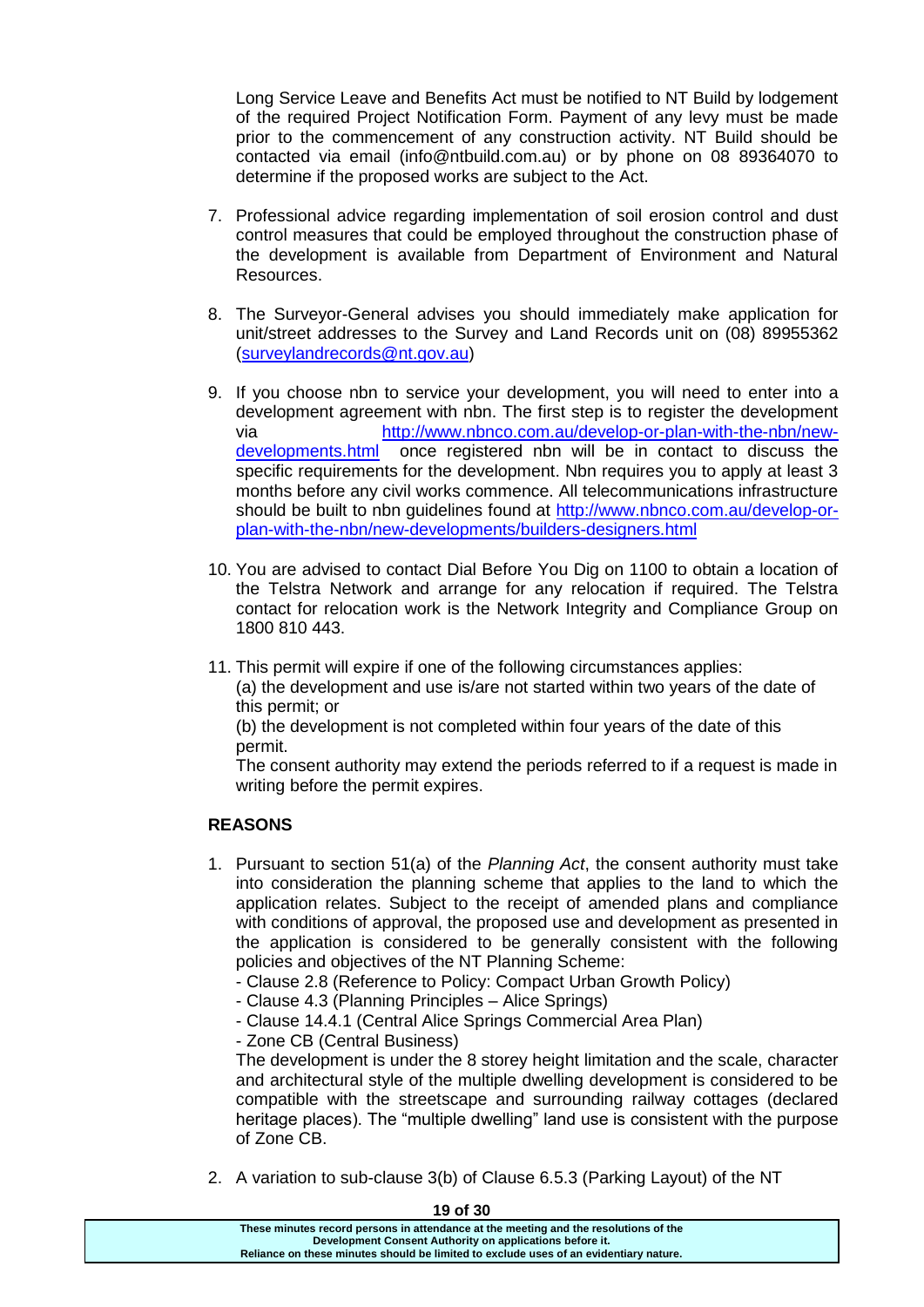Planning Scheme is granted on the basis that the use of gravel as an alternative to an impervious seal to parts of the parking area is expected to support the declared heritage values of the site.

- 3. A variation to Clause 7.5 (Private Open Space) requirements is supported for the following reasons:
	- both dwellings meet the minimum 45m<sup>2</sup> of private open space including 2 x envelopes measuring 5m x 5m;
	- the new dwelling is intended to be an extension of floor space to the existing dwelling;
	- both dwellings are intended to be occupied by the same owner; and
	- there will be no loss of amenity given that the applicant does not wish to fence or screen between the dwellings
	- the private open space arrangements support the declared heritage values of the site.
- 4. Pursuant to section 51(e) of the *Planning Act*, in considering a development application the consent authority is required to take into account any submissions made under section 49 of the Act and any evidence or information received under section 50 of the Act. The application was publicly exhibited in accordance with the Planning Act and Regulations and one public submission was received. The submission identified support for the proposal and encouraged the owner to consider the use of galvanised iron roofing in the interest of optimising heritage values. The consent authority noted the submitter's support for the proposal which the submitter reiterated verbally and without reservation at the hearing of the application.
- 5. Pursuant to section 51(j) of the *Planning Act*, in considering a development application the Development Consent Authority must take into account the capability of the land to which the proposed development relates to support the proposed development and the effect of the development on the land and on other land, the physical characteristics of which may be affected by the development. The physical characteristics of the land are considered suitable for the proposed development of multiple dwellings. The location on the site that will contain the footprint of the new dwelling is generally flat. The site and floor layouts, private open space provision and other aspects of the design fulfil the intent of the objectives of the NT Planning Scheme relevant to multiple dwelling use.
- 6. Pursuant to section 51(m) of the *Planning Act*, in considering a development application the consent authority must take into account the requirement for public facilities and services to be connected to the land and the requirement, if any, for those facilities or infrastructure to be provided by the developer for that purpose. The Power and Water Corporation has advised that areas of the site need to be set aside for connections to and infrastructure for power, water and sewer services and works are not to encroach into easements. The advisory notes and conditions of approval are intended to assist in ensuring service authority interests are duly recognised in terms of works within and affecting the road reserves, vehicle access, electricity, sewerage and water services that apply to the development of the land.
- 7. Pursuant to section 51(p) of the *Planning Act*, in considering a development application the Development Consent Authority must take into account the public interest. Part of the site is identified as being liable to inundation in a 1% AEP Defined Flood Event. A Caution Notice is required to be placed on the land title with a view to ensuring future owners (including body corporate) and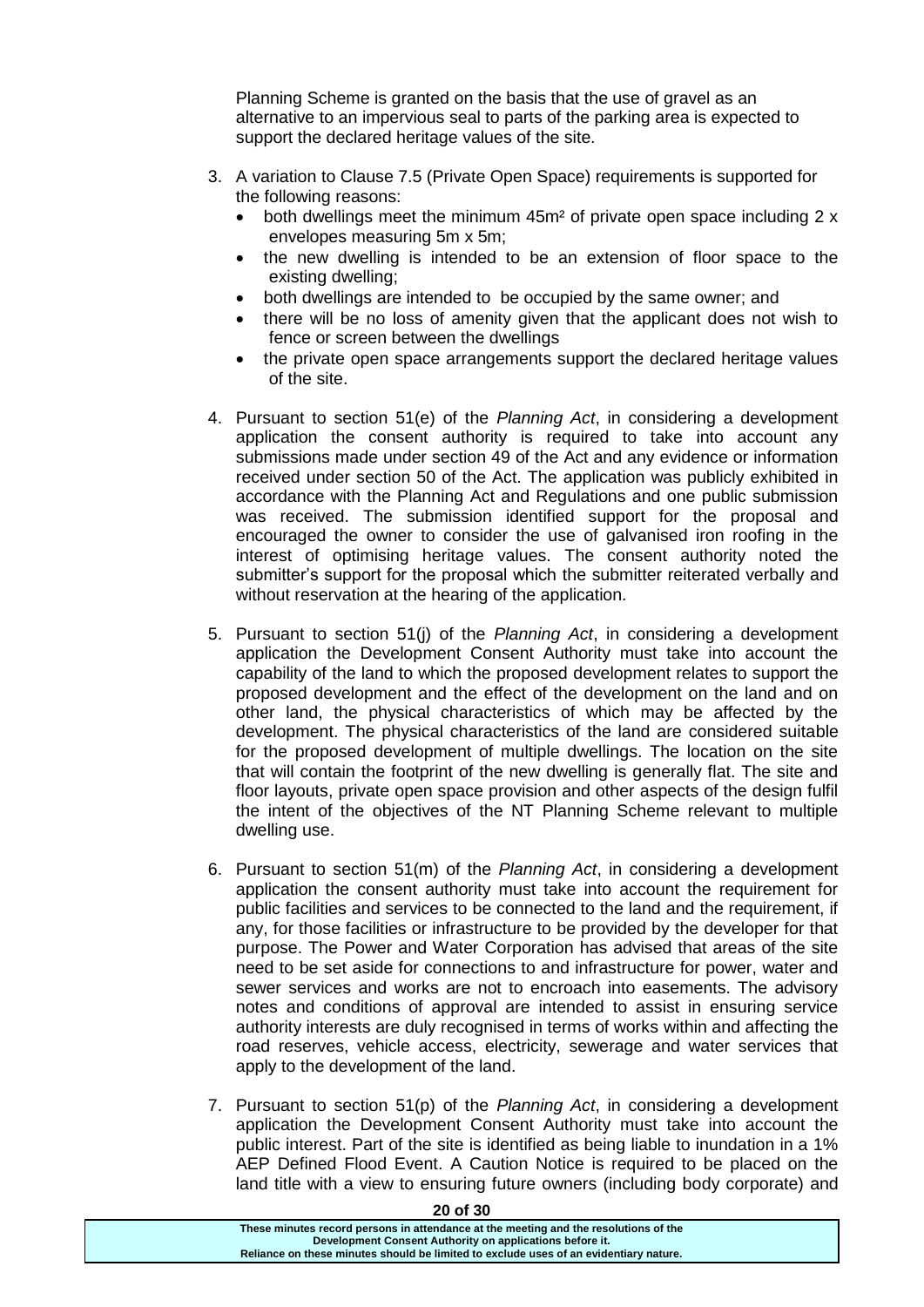occupants of the site are aware of the flood liability and associated potential hazards and inconveniences.

8. Pursuant to section 51(r) of the *Planning Act*, in considering a development application the Development Consent Authority must take into account any potential impact on natural, social, cultural or heritage values. The site is part of a declared heritage place, an advisory note is included on the permit to remind the owner/applicant to obtain any approvals required under the *Heritage Act*.

## **ACTION:** DAS to prepare a Notice of Consent and Development Permit

## **ITEM 6 ALTERATIONS AND ADDITIONS TO GENERAL INDUSTRY DEVELOPMENT AND CONSTRUCTION OF A SECOND CARETAKER'S RESIDENCE PA2019/0038 LOT 10039, 34 CAMERON STREET, SUBURB OF BRAITLING APPLICANT MR DANIEL ORR**

**RESOLVED 0024/19** That the consent authority varies the requirements of clause 6.5.3.3(b) (Parking Layout) of the NT Planning Scheme and pursuant to section 53(b) of the *Planning Act*, alters the proposed development and consents to the proposed development as altered to develop Lot 10039 (34) Cameron Street, Suburb of Braitling, Town of Alice Springs for the purpose of alterations to existing general industry including construction of a second caretaker's residence/ancillary short-term staff accommodation, subject to the following conditions:

#### **CONDITIONS**

- 1. The works carried out under this permit shall be in accordance with the drawings endorsed as forming part of this permit.
- 2. The owner of the land must enter into agreements with the relevant authorities for the provision of water supply, sewerage and electricity facilities, to the development shown on the endorsed drawings in accordance with the authorities' requirements and relevant legislation at the time.
- 3. Stormwater is to be collected and retained on the site and/or discharged into the drainage network to the technical standards of and at no cost to the Alice Springs Town Council, to the satisfaction of the consent authority.
- 4. Any developments on or adjacent to any easements on site shall be carried out to the requirements of the relevant service authority to the satisfaction of the consent authority.
- 5. Landscaping to the front of the site must be generally consistent with that approved under Development Permit DP08/0620 and relating to the site or an alternative detailed landscape plan submitted to and endorsed by the consent authority as part of this permit. Any alternative landscape plan should be designed to assist in integrating the development into the streetscape and lessen the visual impact of driveways and parking areas on the streetscape. This condition is to the satisfaction of the consent authority.
- 6. Before the use/occupation of the second caretaker's residence/short-term staff accommodation starts, driveways and areas set-aside for the parking and

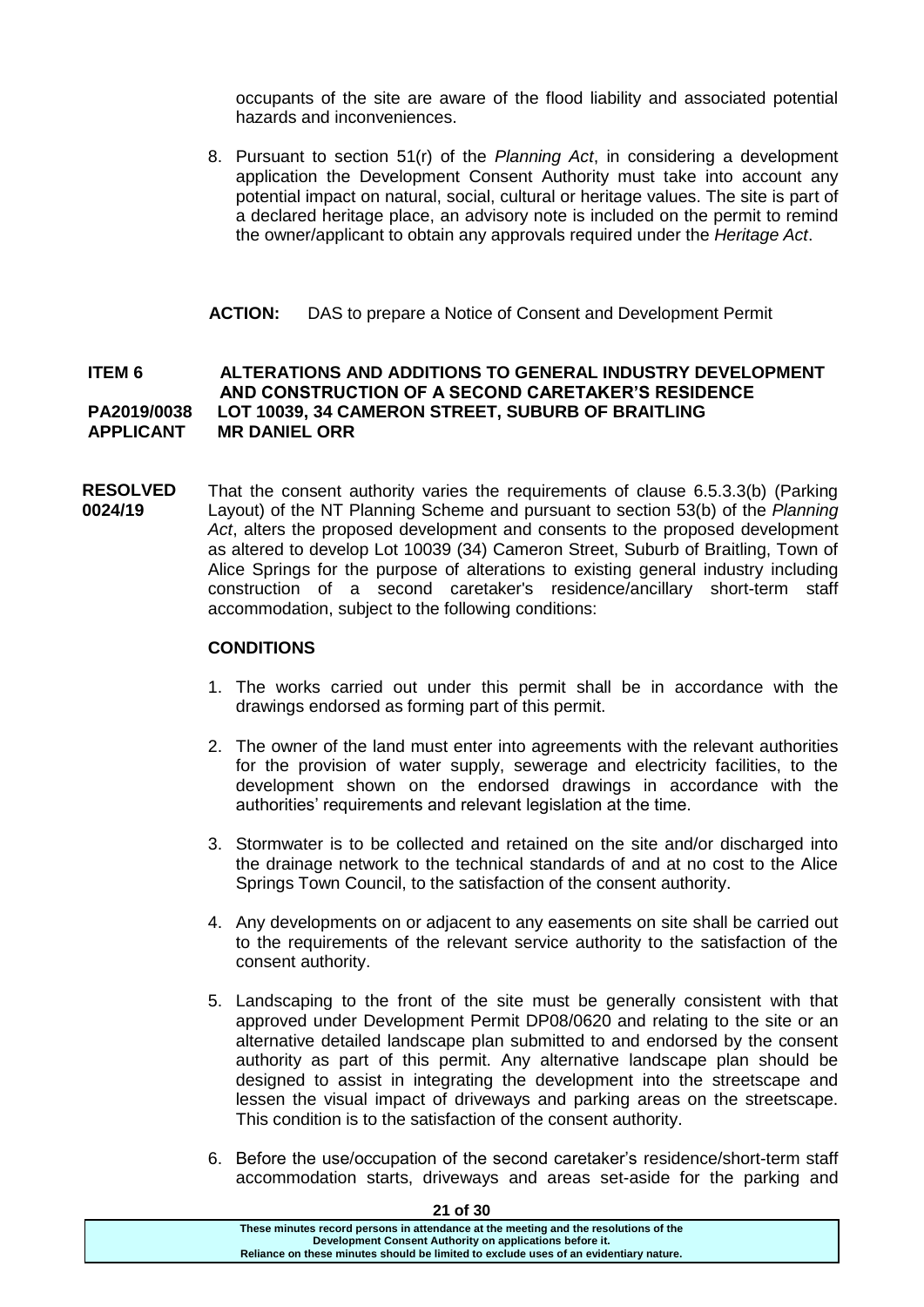manoeuvring of vehicles as shown on the endorsed plans must be:

- (a) constructed;
- (b) properly formed to such levels that they can be used in accordance with the plans;
- (c) sealed or suitably dust-suppressed;
- (d) drained; and
- (e) line marked (or otherwise suitably delineated) with respect to formalised parking areas;

Car spaces, access lanes and driveways must be kept available for these purposes at all times and maintained to the satisfaction of the consent authority.

NOTES:

- 1. The proponent must comply with their General Environment Duty provided by section 12 of the *Waste Management and Pollution Control Act*.
- 2. A "Permit to Work Within a Road Reserve" may be required from the Alice Springs Town Council, before commencement of any work within the road reserve.
- 3. This development permit does not grant "building approval" for the proposed works and you are advised to contact a registered private Building Certifier to ensure that you have attained all necessary approvals before commencing demolition or construction works.
- 4. The Power and Water Corporation advises that the Water and Sewer Services Development Section [\(waterdevelopment@powerwater.com.au\)](mailto:waterdevelopment@powerwater.com.au) and Power Network Engineering Section [\(powerconnections@powerwater.com.au\)](mailto:powerconnections@powerwater.com.au) should be contacted via email a minimum of 1 month prior to construction works commencing in order to determine the Corporation's servicing requirements, and the need for upgrading of on-site and/or surrounding infrastructure.
- 5. The Northern Territory Environment Protection Authority advises that construction work should be conducted in accordance with the Authority's Noise Guidelines for Development Sites in the Northern Territory. The guidelines specify that on-site construction activities are restricted to between 7am and 7pm Monday to Saturday and 9am to 6pm Sunday and Public Holidays. For construction activities outside these hours refer to the guidelines for further information.
- 6. Professional advice regarding dust control measures are available from the Department of Environment and Natural Resources.

## **REASONS**

- 1. Pursuant to section 51(a) of the *Planning Act,* the consent authority must take into consideration the planning scheme that applies to the land to which the application relates. The development and use as approved is considered to be of a form, scale and type appropriate to a 7460m<sup>2</sup> lot within Zone GI (General Industry) of the Northern Territory Planning Scheme and compatible with other established development within Zone GI in the locality of Braitling.
- 2. A variation to clause 6.5.3.3(b) (Parking Layout) of the Northern Territory Planning Scheme is granted to allow a continued mix of sealed and unsealed parking and driveway areas, as:

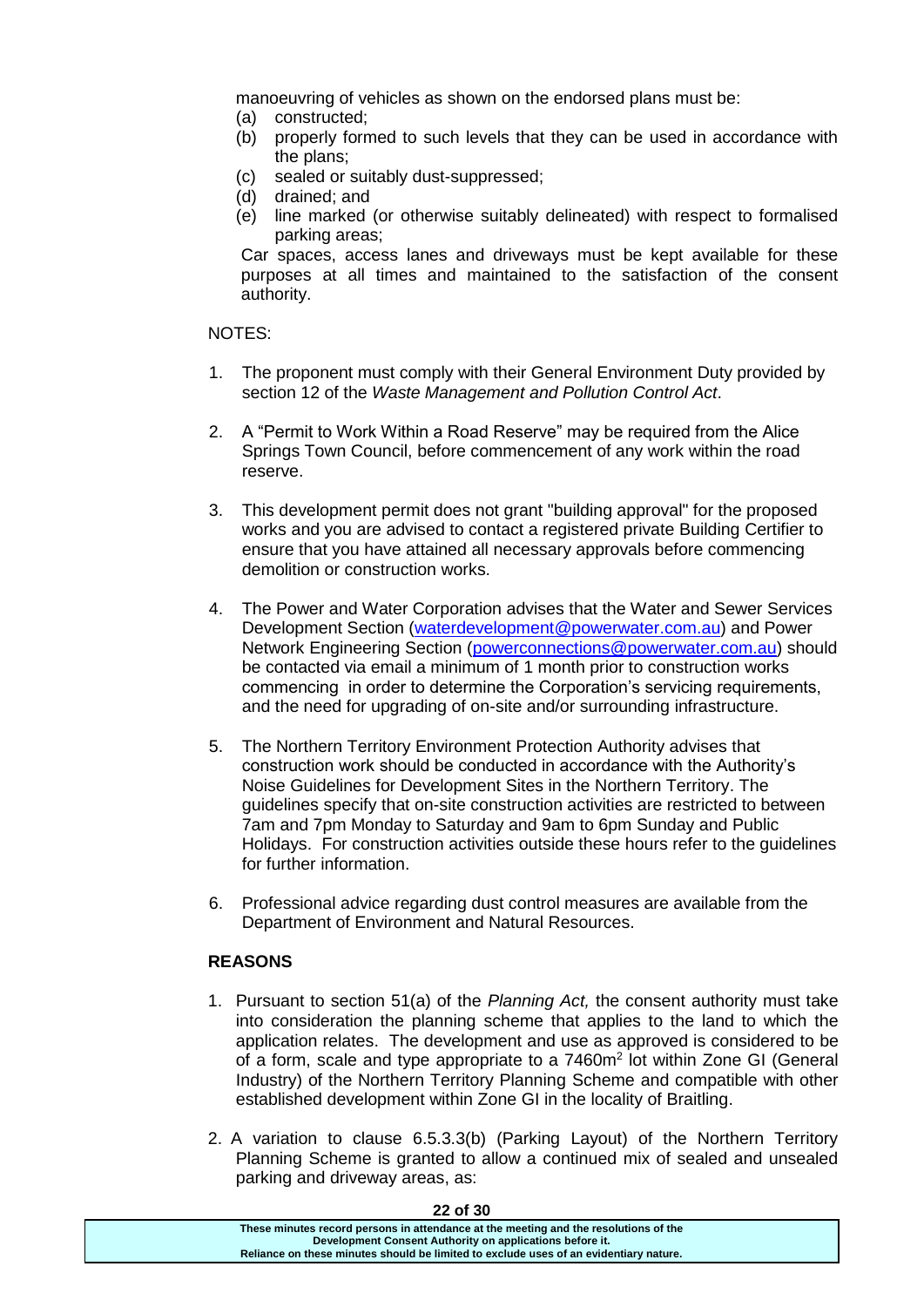- a) minimal change to the established parking layout is proposed; and
- b) the existing construction of the parking area includes a combination of sealed and compacted road base (or equivalent) areas and was in a state of good repair at the time of the issue of this permit;
- c) the permit conditions require parking areas to maintained;
- d) the parking as approved may be expected to suitably service the proposed development and use without loss of amenity to the streetscape or any property.

In accordance with clause 2.5 (Exercise of Discretion by the Consent Authority) of the NT Planning Scheme, the aforementioned circumstances are considered to constitute reasonable grounds for the granting of a variations to clause 6.5.3 of the Scheme.

- 3. A variation to clause 7.10.3.2(b) (Caretaker's Residence) of the Northern Territory Planning Scheme is granted to allow a second caretaker's residence on the site, as the second caretaker's residence:
	- a) is intended for occasional use by employees of the contracting business;
	- b) is expected to assist in enhancing the level of security of the site and adjoining properties through improved active and passive surveillance opportunities; and
	- c) is considered appropriate to the site which is in excess of 6 times the minimum lot size that applies to Zone GI (General Industry);
	- d) would provide improved flexibility for maintaining security of valuable equipment, machinery and vehicles by being available for use when the residents of the primary caretaker's residence are on leave or out of town; and
	- e) is not expected to detract from the amenity of any other property or to frustrate the purpose of Zone GI (General Industry) which is to provide for general industry.
- 4. Pursuant to section 51(e) of the *Planning Act* the consent authority must take into consideration any submissions made under section 49, and any evidence or information received under section 50, in relation to the development application. The application was referred to the Alice Springs Town Council in accordance with the requirements of the *Planning Act* and Planning Regulations and no local authority submissions under section 49 of the Act were received.
- 5. Pursuant to section 51(m) of the *Planning Act,* in considering a development application, the consent authority must take into account the public utilities or infrastructure provided in the area in which the land is situated, services to be connected to the land and the requirement, if any, for those facilities or infrastructure to be provided by the developer. The conditions and notes included on the development permit are expected to assist in ensuring that the alterations and additions are effected in an orderly manner and to relevant standards and requirements.
- 6. Pursuant to section 51(n) of the *Planning Act* the consent authority must take into consideration the potential impact on the existing and future amenity of the area in which the land is situated. The proposed development and use, as approved is not expected to have any adverse impact on the amenity of the locality, adjoining properties or the adjacent road.
- **ACTION:** DAS to prepare a Notice of Consent and Development Permit

| <b>23 OF 30</b>                                                                       |
|---------------------------------------------------------------------------------------|
| These minutes record persons in attendance at the meeting and the resolutions of the  |
| Development Consent Authority on applications before it.                              |
| Reliance on these minutes should be limited to exclude uses of an evidentiary nature. |
|                                                                                       |

**23 of 30**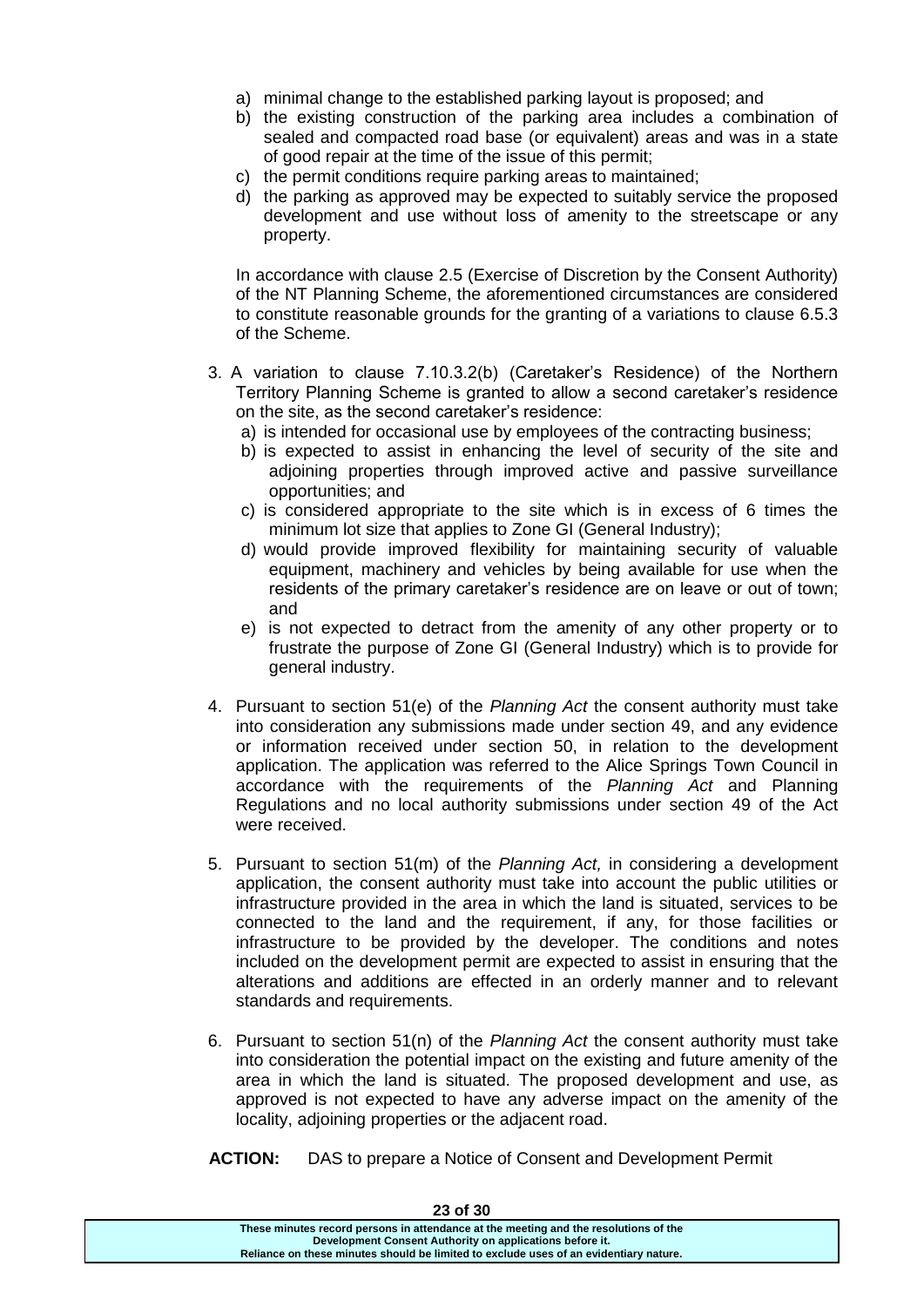## **ITEM 7 COMMUNITY CENTRE WIITH ANCILLARY OFFICE PA2018/0516 LOT 1562, 18 WILKINSON STREET, SUBURB OF CICCONE APPLICANT MASTERPLAN NT**

Joe Sheridan (MasterPlan NT) and Scott Fell (Life Without Barriers) attended the meeting and spoke further on the application.

Dilip Nellikat attended the meeting on behalf of the Alice Springs Town Council and provided further comment on Council's concerns regarding traffic and parking in relation to the proposed use, the site and the immediate area.

**RESOLVED 0025/19** That, the Development Consent Authority vary the requirements of Clause 6.5.1 (Parking Requirements), Clause 6.5.3 (Parking Layout) and Clause 9.1.1 (industrial Setbacks) of the NT Planning Scheme, and pursuant to section 53(b) of the *Planning Act*, alter the proposed development and consent to the proposed development as altered to develop Lot 1562, 18 Wilkinson Street, Suburb of Ciccone, Town of Alice Springs for the purpose of a change of use of part of the site to community centre with ancillary offices (Life Without Barriers), subject to the following conditions:

## **CONDITION PRECEDENT**

1. Prior to the endorsement of plans, amended plans to the satisfaction of the consent authority must be submitted to and approved by the consent authority. When approved, the plans will be endorsed and will then form part of the permit. The plans must be drawn to scale with dimensions and be provided electronically in Adobe PDF format.

The plans must be generally in accordance with the drawings submitted by the applicant on 19 December 2018 but modified to show an amended parking layout of the approved use clearly identifying how all car parking spaces will be accommodated on site. The plans are to be accompanied by a Parking Management Plan to ensure on-site parking is to be managed and available for its approved purpose.

## **GENERAL CONDITIONS**

- 2. The works carried out under this permit shall be in accordance with the drawings endorsed as forming part of this permit.
- 3. The owner of the land must enter into agreements with the relevant authorities for the provision of water supply, sewerage, electricity services to the development shown on the endorsed plans in accordance with the authorities' requirements and relevant legislation at the time.
- 4. No fence, hedge, tree or other obstruction exceeding a height of 0.6m is to be planted or erected so that it would obscure sight lines at the junction of the driveway and the public street. This condition is to the satisfaction of the consent authority on advice from the Alice Springs Town Council.
- 5. The kerb crossovers and driveways to the site/development approved by this permit are to meet the technical standards of the Alice Springs Town Council, to the satisfaction of the consent authority.

| <b>24 OT 30</b>                                                                       |  |
|---------------------------------------------------------------------------------------|--|
| These minutes record persons in attendance at the meeting and the resolutions of the  |  |
| Development Consent Authority on applications before it.                              |  |
| Reliance on these minutes should be limited to exclude uses of an evidentiary nature. |  |
|                                                                                       |  |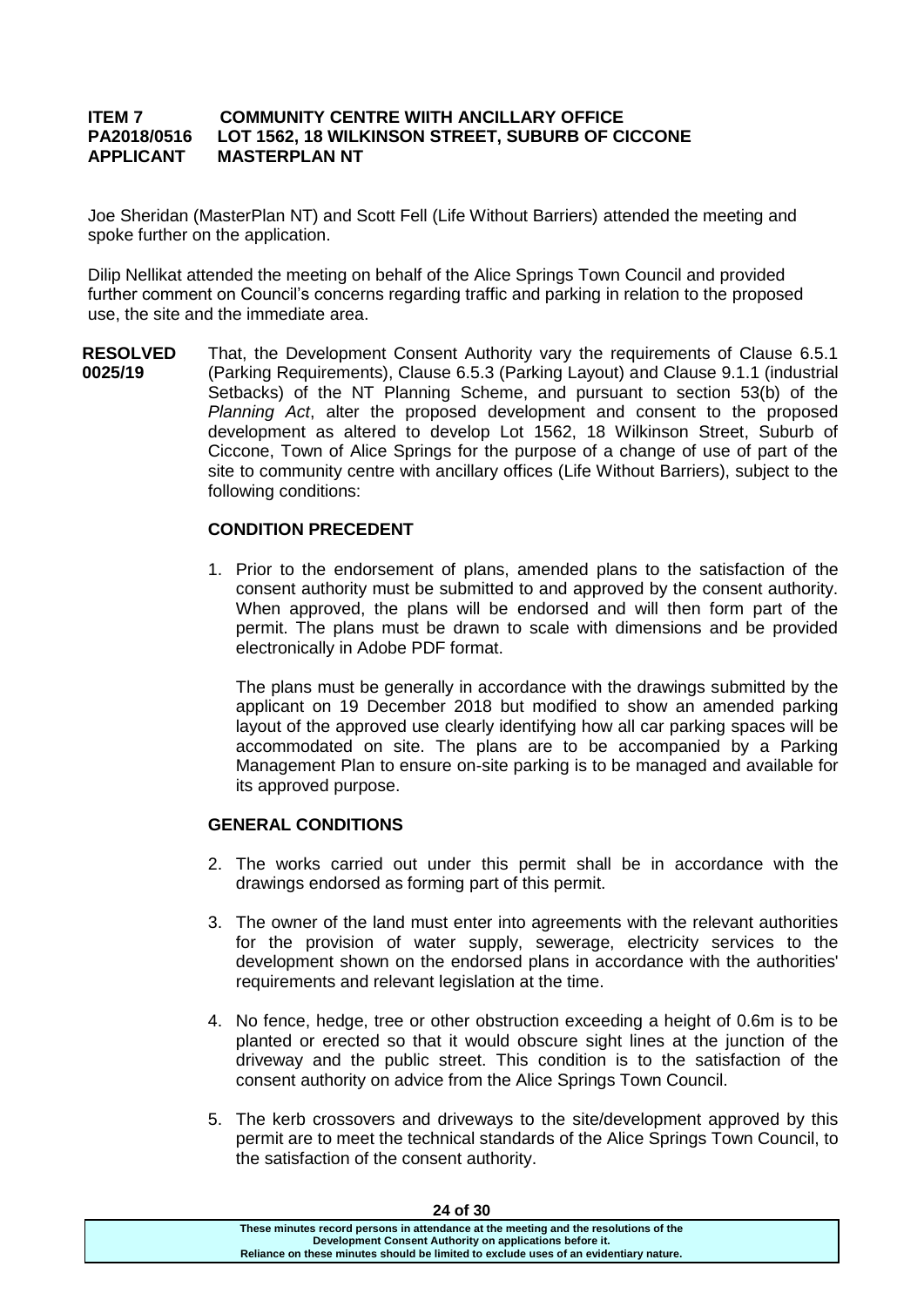- 6. The areas set-aside for the parking of vehicles and access lanes as shown on the endorsed plans must be:
	- (a) constructed;

(b) properly formed to such levels that they can be used in accordance with the plans;

- (c) surfaced as shown on the endorsed drawings;
- (d) drained; and

(e) line marked (or otherwise suitably delineated) to indicate each car space; to the satisfaction of the consent authority. Car parking spaces, access lanes and driveways must be maintained and kept available for these purposes at all times.

## NOTES:

- 1. The Power and Water Corporation advises that the Water and Sewer Services Development Section (waterdevelopment@powerwater.com.au) and Power Network Engineering Section (powerconnections@powerwater.com.au) should be contacted via email a minimum of 1 month prior to construction works commencing in order to determine the Corporation's servicing requirements, and the need for upgrading of on-site and/or surrounding infrastructure.
- 2. This development permit does not grant "building approval" for the proposed structure. The Building Code of Australia requires that certain structures within 900mm of a boundary meets minimum fire resistance level requirements and you are advised to contact a registered private Building Certifier to ensure that you have attained all necessary approvals before commencing demolition or construction works.
- 3. A "Permit to Work Within a Road Reserve" may be required from Alice Springs Town Council before commencement of any work within the road reserves.

# **REASONS**

- 1. Pursuant to section 51(a) of the *Planning Act,* the consent authority must take into account the planning scheme that applies to the land to which the application relates. The application is consistent with the form of development reasonably expected with Zone LI (Light Industry) of the Northern Territory Planning Scheme.
- 2. Having considered the matters listed in Clause 6.5.2 (Reduction in Parking Requirements), a variation to Clause 6.5.1 (Parking Requirements) of the NT Planning Scheme to allow a reduction in the required car parking spaces is supported as:
	- the site has been in operation for many years and was lawfully developed for light industry use prior to the introduction of the current NT Planning Scheme;
	- the use of part of the site caters for up to 30 clients maximum, all of whom are dropped off and picked up;
	- there is a maximum of 12 staff on site at any one time;
	- there are 8 parking spaces provided on site for the exclusive use of the community centre tenancy, and a potential 4 spaces on the Milner Road frontage (road reserve) indicating a shortfall of 9 car parking spaces; and
	- the proposal is for change of use only and does not incorporate any building work.
- 3. Variations to Clause 6.5.3 (Parking Layout) of the NT Planning Scheme are

| יט וט ב                                                                               |
|---------------------------------------------------------------------------------------|
| These minutes record persons in attendance at the meeting and the resolutions of the  |
| Development Consent Authority on applications before it.                              |
| Reliance on these minutes should be limited to exclude uses of an evidentiary nature. |
|                                                                                       |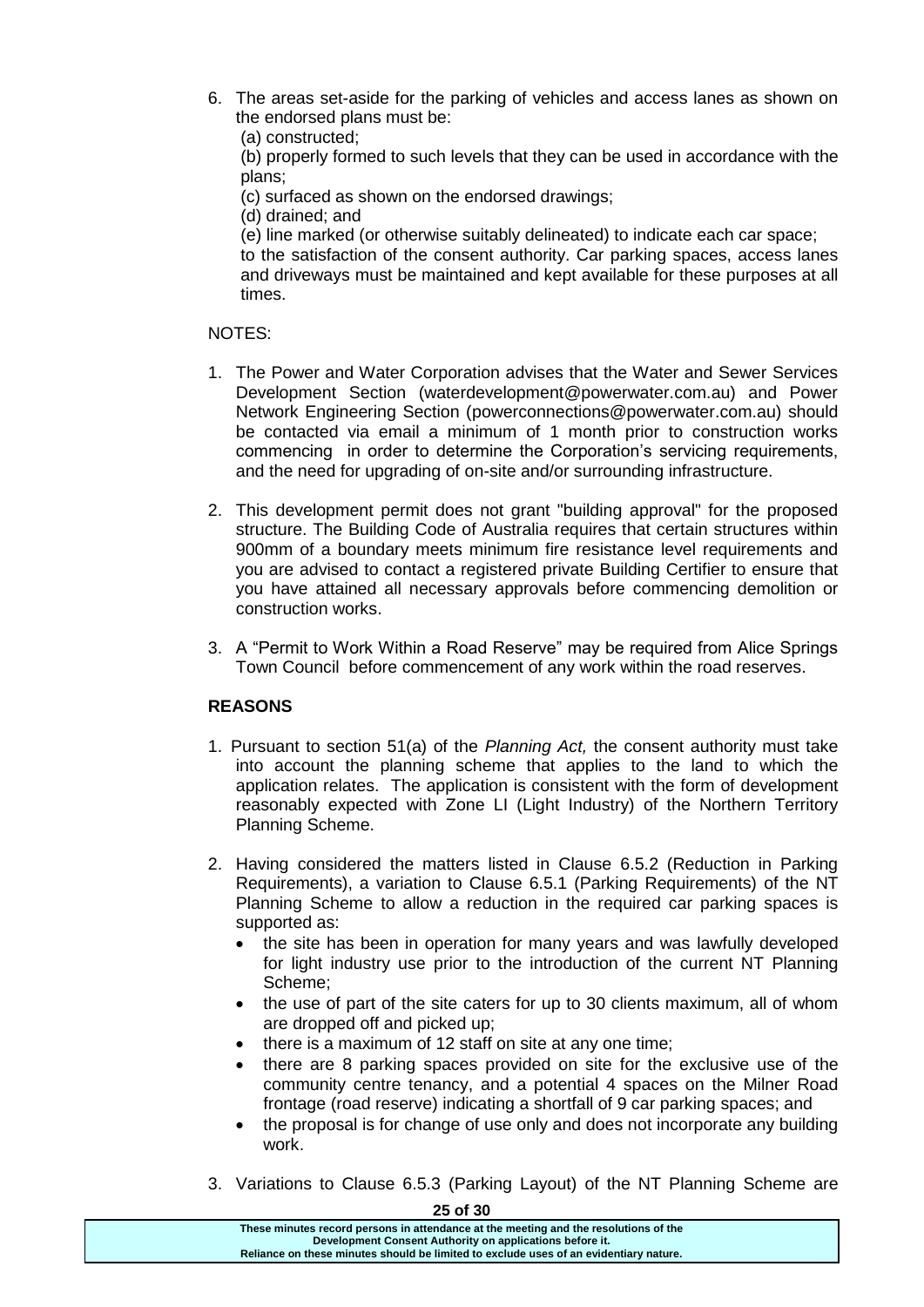supported as:

- the existing car parking area is essentially flat, sealed and well drained;
- separate access is provided to every parking space;
- The carport on the north-eastern boundary is setback from the Milner Road frontage by an area of landscaping with a depth between 2.5 metres and 4.5 metres.
- Although a minor portion of the carport does not meet the 3.0 metre setback it is considered appropriate for the following reasons:
	- the carport structure is existing with no changes proposed;
	- the average setback of the carport is approximately 3.5 metres;
	- there is some established landscaping within the setback.
- car parking widths of greater than 3.5 metres are achieved at the end of, and perpendicular to the internal driveway; and
- the car parking area has been utilised for the business' needs to date and is generally function for the approved use.
- 4. A variation to Clause 9.1.1 (Industrial Setbacks) of the NT Planning Scheme to allow reduced building setbacks to the side and rear boundaries and reduced landscaping to street boundaries is supported for the following reasons:
	- the proposal is for a change of use only and does not incorporate any further building work;
	- due to the footprint of the existing building and carpark, there is no scope for additional landscaping to the site and;
	- the site was developed prior to the introduction of planning controls and has remained substantially unchanged since
- 4. Pursuant to section 51(m) of the *Planning Act*, the Development Consent Authority must, in considering a development application, take into account the public utilities or infrastructure provided in the area in which the land is situated, services to be connected to the land and the requirement, if any, for those facilities or infrastructure to be provided by the developer:
- 5. Pursuant to section 51(m) of the *Planning Act*, in considering a development application the consent authority must take into account the requirement for public facilities and services to be connected to the land and the requirement, if any, for those facilities or infrastructure to be provided by the developer for that purpose. The Power and Water Corporation has advised that areas of the site need to be set aside for connections to and infrastructure for power, water and sewer services and works are not to encroach into easements. The advisory notes and conditions of approval are intended to assist in ensuring service authority interests are duly recognised in terms of works within and affecting the road reserves, electricity, sewerage and water services that apply to the development and use of the land.
- 6. Pursuant to section 51(n) of the *Planning Act*, in considering a development application the consent authority is required to take into account the potential impact on the existing and future amenity of the area in which the land is situated. The approval of the change of use of part of the site from light industry to a community centre with ancillary offices is not expected to have any significant impact on the streetscape or the amenity of the neighbouring property on account of the abovementioned variations.
- 7. The application was subject to public exhibition in accordance with the *Planning Act* and Planning Regulations. No public submissions were received

**ACTION:** DAS to prepare a Notice of Consent and Development Permit

| 26 of 30                                                                                                                                                                                                                                  |
|-------------------------------------------------------------------------------------------------------------------------------------------------------------------------------------------------------------------------------------------|
| These minutes record persons in attendance at the meeting and the resolutions of the<br>Development Consent Authority on applications before it.<br>Reliance on these minutes should be limited to exclude uses of an evidentiary nature. |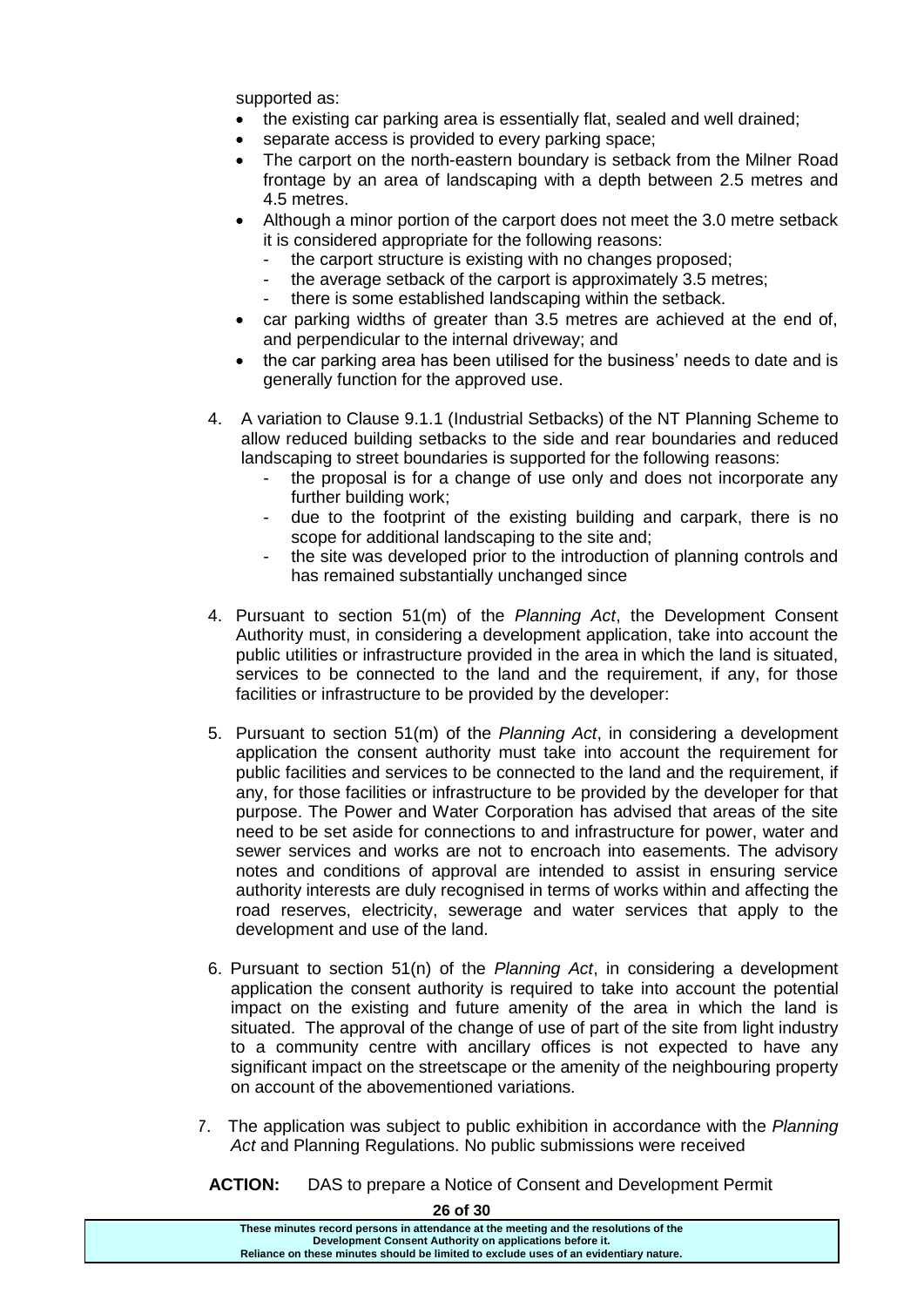## **ITEM 8 VARY CONDITIONS OF DP17/0290 TO ALLOW VARIOUS CHANGES TO SITE, FLOOR AND ELEVATION PLAN PA2017/0259 LOT 9145, 8 WHITTAKER STREET, TOWN OF ALICE SPRINGS APPLICANT PROBUILD (NT) PTY LTD**

Mick Betteridge (Probuild (NT) Pty Ltd), Jonathan Melville (AECOM) and Stuart Chalmers (Zone A Pty Ltd) attended the meeting and spoke further on the application.

**RESOLVED 0026/19** That, pursuant to section 57(3) of the *Planning Act*, the Development Consent Authority consent to the application to vary conditions 2, 3 and 4 of Development Permit DP17/0290 for the purpose of deleting condition 3 and allowing various changes to the site, floor, and elevation plans (including amendments to car parking and driveway layout, re-design of gate at crossover, revised landscaping details, amendment to floor layout, re-location of recycling bin storage area, re-design of community liaison office yard area, removal of line marked motorcycle parking spaces)

## **CONDITIONS**

- 1. The works carried out under this permit shall be in accordance with the drawings endorsed as forming part of this permit. The use and development as shown on the endorsed plans must not be altered without the further consent of the consent authority.
- 2. No plant, equipment, services or architectural features other than those shown on the endorsed plans are permitted above the roof level of the building.
- 3. Before the use or occupation of each stage of the development starts, the areas set-aside for the parking of vehicles and access lanes as shown on the endorsed plans must be:
	- (a) constructed;
	- (b) properly formed to such levels that they can be used in accordance with the plans;
	- (c) surfaced with an all-weather-seal coat;
	- (d) drained;
	- (e) line marked to indicate each car space and all access lanes; and

(f) clearly marked to show the direction of traffic along access lanes and driveways;

to the satisfaction of the consent authority.

Car spaces, access lanes and driveways must be kept available for these purposes at all times.

- 4. The car parking shown on the endorsed plan**s** must be available at all times for the exclusive use of the occupants of the development and their visitors / clients.
- 5. "No entry/no exit" signs and arrows directing the internal traffic movement on site shall be provided at completion of building to the requirements and satisfaction of the consent authority.
- 6. Protective kerbs (of a minimum height of 150mm) must be provided to the satisfaction of the consent authority to prevent damage to fences or landscaped areas.

| 27 of 30                                                                                                                                                                                                                                  |
|-------------------------------------------------------------------------------------------------------------------------------------------------------------------------------------------------------------------------------------------|
| These minutes record persons in attendance at the meeting and the resolutions of the<br>Development Consent Authority on applications before it.<br>Reliance on these minutes should be limited to exclude uses of an evidentiary nature. |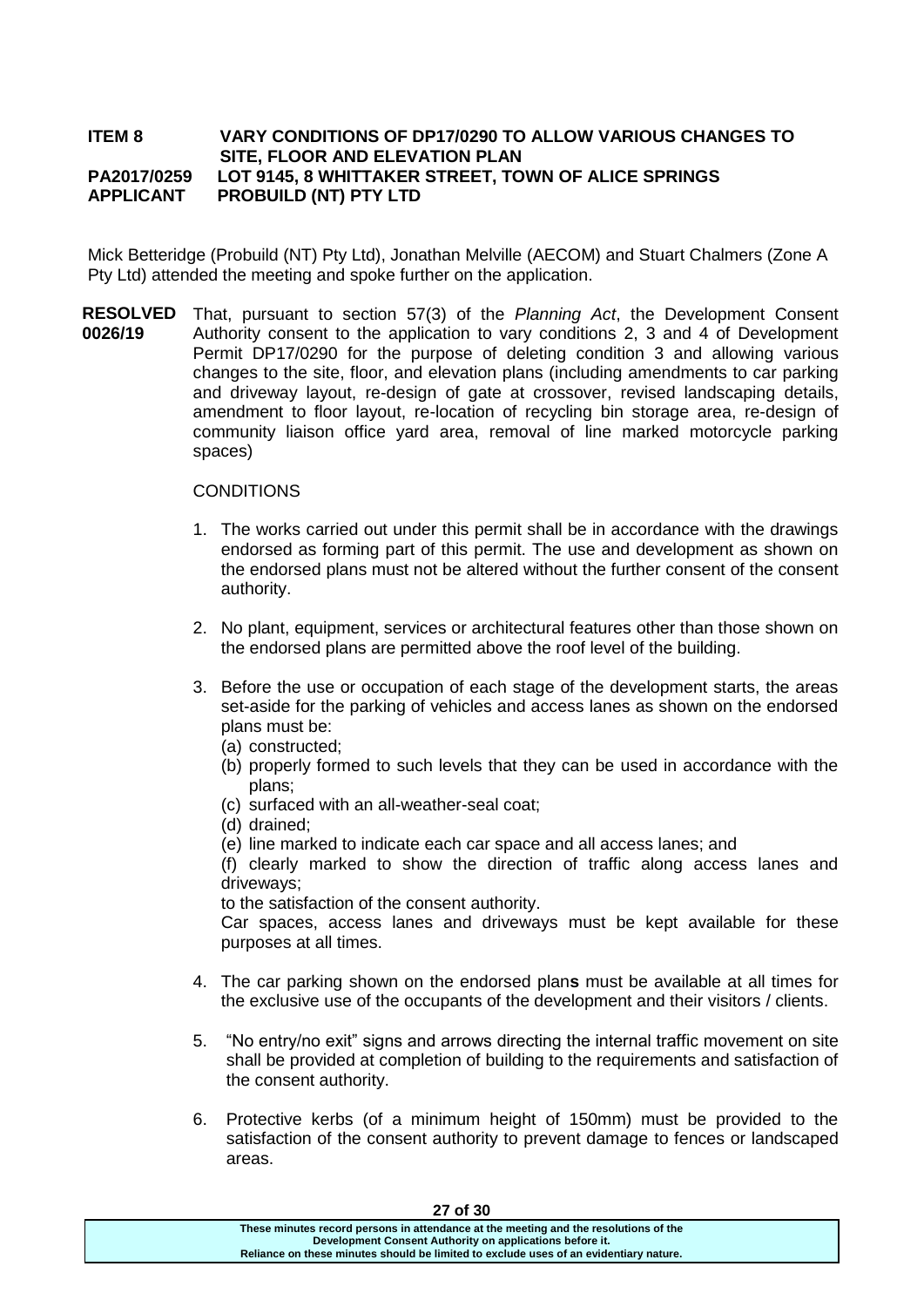- 7. The loading and unloading of goods from vehicles must only be carried out on the land (within the designated loading bays and must not disrupt the circulation and parking of vehicles on the land).
- 8. Storm water is to be collected and contained within the site or discharged into the drainage network to the technical standards of and at no cost to Alice Springs Town Council to the satisfaction of the consent authority.
- 9. The owner shall:
	- (a) remove disused vehicle and/ or pedestrian crossovers;
	- (b) provide footpaths / cycleways; and
	- (c) undertake reinstatement works;

all to the technical requirements of and at no cost to the , Alice Springs Town Council, to the satisfaction of the consent authority.

- 10. The kerb crossovers and driveways to the site approved by this permit are to meet the technical standards of Alice Springs Town Council, to the satisfaction of the consent authority.
- 11. All proposed works impacting on Whittaker Street and McDonald Street are to be designed, supervised and certified on completion by a practicing and registered civil engineer, and shall be in accordance with the standards and specifications of the Alice Springs Town Council. Drawings must be submitted to the Alice Springs Town Council for approval and no works are to commence prior to approval and receipt of a "Permit to Work Within a Road Reserve".
- 12. No fence, hedge, tree or other obstruction exceeding a height of 0.6m is to be planted or erected so that it would obscure sight lines at the junction of the driveway and the public street. This condition is to the satisfaction of the consent authority, on advice from the Alice Springs Town Council.
- 13. The owner of the land must enter into agreements with the relevant authorities for the provision of water supply, drainage, sewerage facilities and electricity services to the development shown on the endorsed plans in accordance with the authorities' requirements and relevant legislation at the time.
- 14. Any developments on or adjacent to any easements on site shall be carried out to the requirements of the relevant service authority to the satisfaction of the consent authority**.**
- 15. All existing and proposed easements and sites for existing and required utility services must be vested in the relevant authority for which the easement or site is to be created.
- 16. No polluted and/or sediment laden run-off is to be discharged directly or indirectly into Alice Springs Town Council drains.
- 17. Dust control measures must be employed throughout the construction stages of the development to the requirements of the NT Environment Protection Authority, to the satisfaction of the consent authority.
- 18. Before the use/occupation of each stage of the development starts the landscaping works shown on the endorsed plans must be carried out and completed to the satisfaction of the consent authority.
- 19. The landscaping shown on the endorsed plans must be maintained to the

| These minutes record persons in attendance at the meeting and the resolutions of the<br>Development Consent Authority on applications before it. | 28 of 30                                                                              |  |
|--------------------------------------------------------------------------------------------------------------------------------------------------|---------------------------------------------------------------------------------------|--|
|                                                                                                                                                  | Reliance on these minutes should be limited to exclude uses of an evidentiary nature. |  |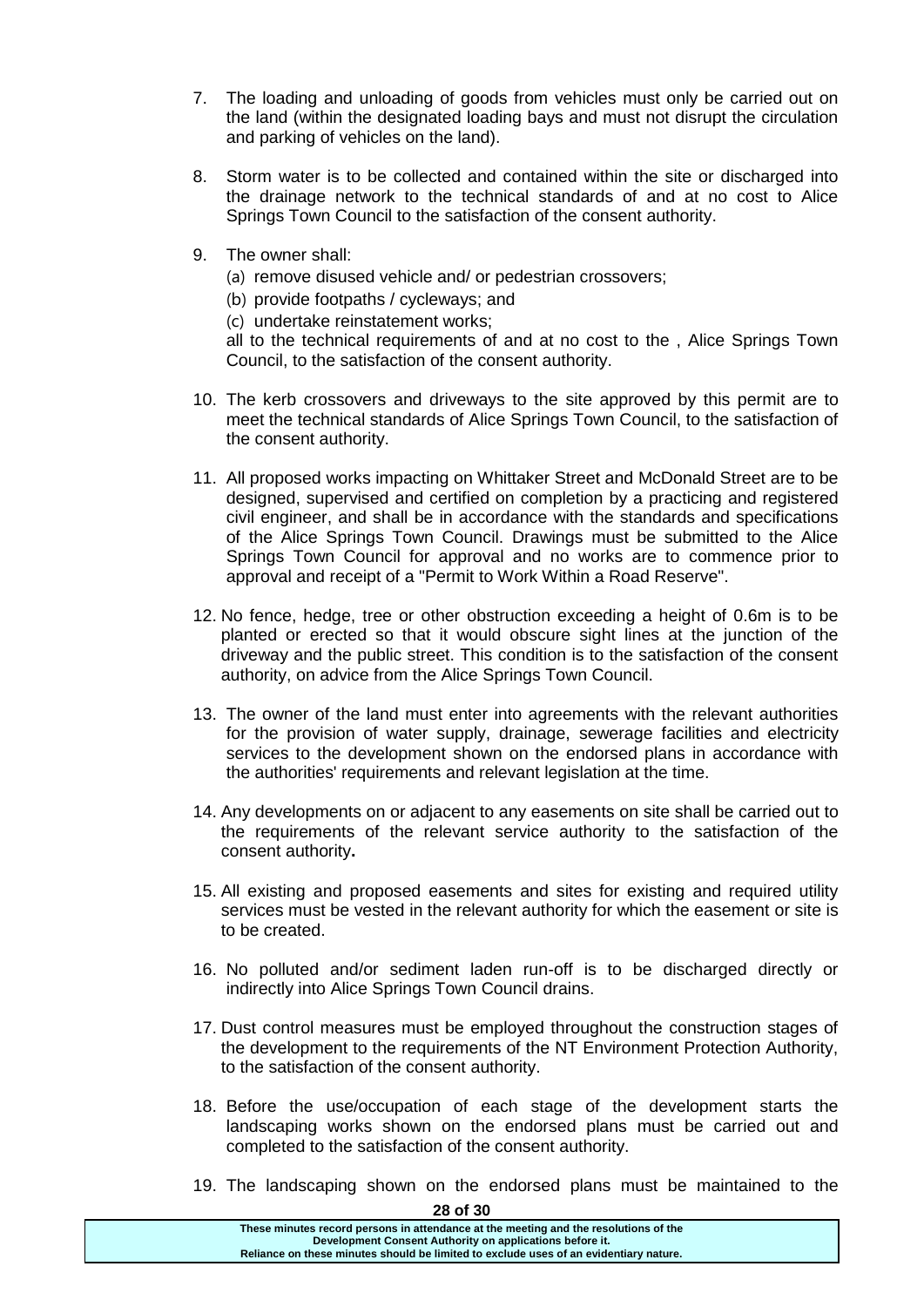satisfaction of the consent authority, including that any dead, diseased or damaged plants are to be replaced.

- 20. All air conditioning condensers for the medical clinic/post office building (including any condenser units required to be added or replaced in the future) are to be appropriately screened from public view, located so as to minimise thermal and acoustic impacts on neighbouring properties and condensate disposed of to ground level in a controlled manner to the satisfaction of the consent authority.
- 21. The use and development must be managed so that the amenity of the area is not detrimentally affected, through the:
	- (a) transport of materials, goods or commodities to or from the land;
	- (b)appearance of any building, works or materials;
	- (c) emission of noise, artificial light, vibration, smell, fumes, smoke, vapour, steam, soot, ash;
	- (d) dust, waste water, waste products, grit or oil;
	- (e)presence of vermin.

## NOTES:

- 1. The Power and Water Corporation advises that the Water and Sewer Services Development Section [\(waterdevelopment@powerwater.com.au\)](mailto:waterdevelopment@powerwater.com.au) and Power Network Engineering Section [\(powerconnections@powerwater.com.au\)](mailto:powerconnections@powerwater.com.au) should be contacted via email a minimum of 1 month prior to construction works commencing in order to determine the Corporation's servicing requirements, and the need for upgrading of on-site and/or surrounding infrastructure.
- 2. Professional advice regarding implementation of soil erosion control and dust control measures that could be employed throughout the construction phase of the development is available from the Department of Environment and Natural Resources.
- 3. The Aboriginal Areas Protection Authority recommends that the permit holder obtain an Authority Certificate to indemnify against prosecution under the Aboriginal Sacred Sites Act. For advice on how to obtain a certificate please contact the Aboriginal Areas Protection Authority.
- 4. A "Permit to Work Within a Road Reserve" may be required from Alice Springs Town Council before commencement of any work within the road reserves.
- 5. Notwithstanding the approved plans, all signage is subject to Alice Springs Town Council approval, at no cost to Council.
- 6. You are advised to contact the relevant service provider prior to construction works commencing in order to determine the relevant telecommunication network servicing requirements for the development, including the potential requirement to provide fibre ready telecommunication facilities.
- 7. This Variation of Conditions permit does not grant "building approval" for the proposed structures and use. The Building Code of Australia requires that certain structures within 900mm of a boundary meets minimum fire resistance level requirements and you are advised to contact a registered private Building Certifier to ensure that you have attained all necessary approvals before commencing demolition or construction works.

| <b>29 OT 30</b>                                                                       |  |
|---------------------------------------------------------------------------------------|--|
| These minutes record persons in attendance at the meeting and the resolutions of the  |  |
| Development Consent Authority on applications before it.                              |  |
| Reliance on these minutes should be limited to exclude uses of an evidentiary nature. |  |
|                                                                                       |  |